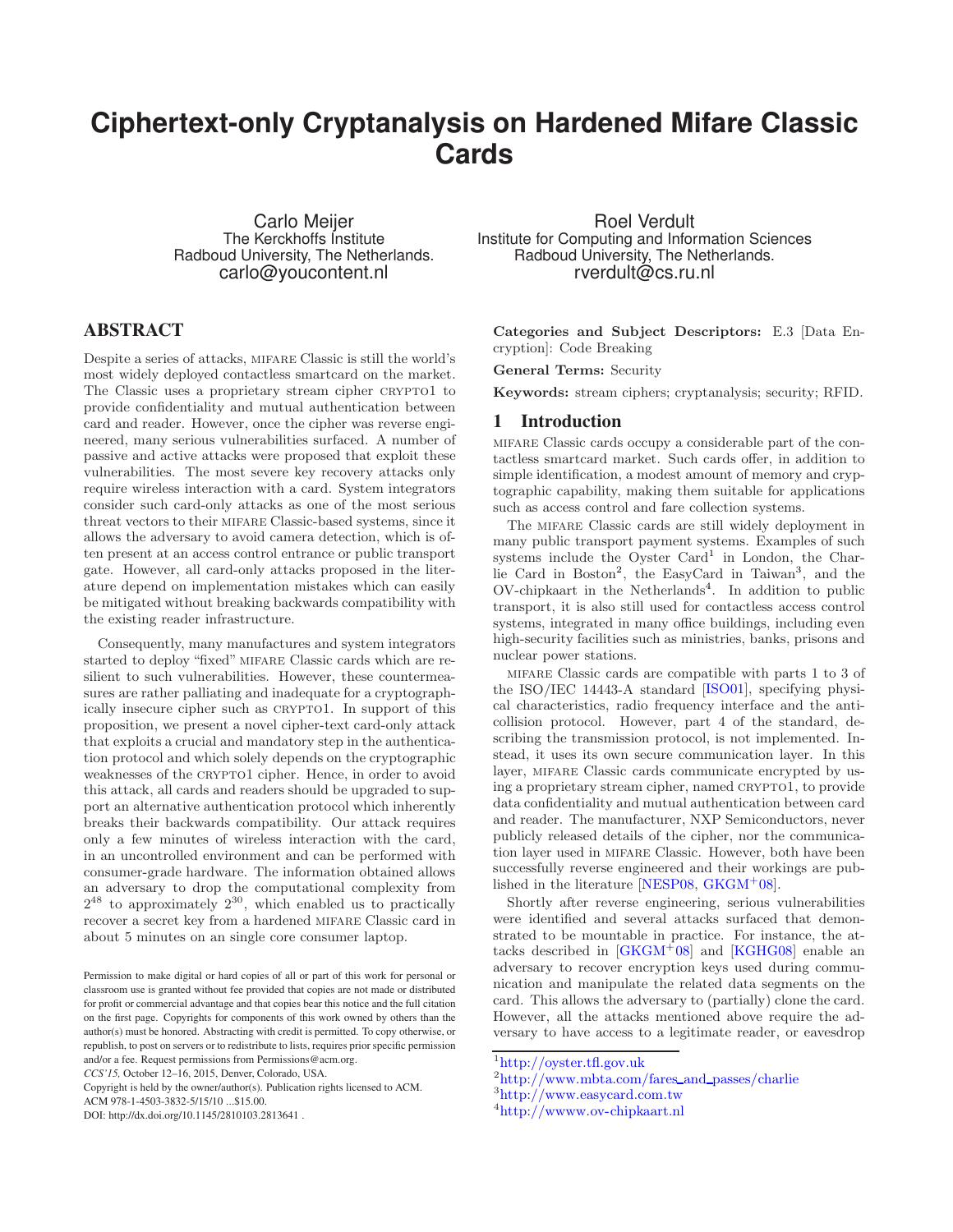on genuine communication. Not long after, several attacks were proposed  $[GRVS09, Cou09, CHC<sup>+</sup>14]$  $[GRVS09, Cou09, CHC<sup>+</sup>14]$  $[GRVS09, Cou09, CHC<sup>+</sup>14]$  $[GRVS09, Cou09, CHC<sup>+</sup>14]$  $[GRVS09, Cou09, CHC<sup>+</sup>14]$  which demonstrate how to recover all encryption keys, and hence clone a full card, only by wirelessly interacting with it. These cardonly attacks are the most effective way for an adversary to compromise the security of a mifare Classic based system. Since a perpetrator can perform such an attack in an isolated, non-controlled environment, they cause the maximal amount of damage against the least possibility of detection.

Interestingly, all card-only attacks proposed in the literature rely on non-cryptographically related implementation flaws. Moreover, these implementation issues can be mitigated by issuing replacement cards where such flaws are removed, without even breaking backwards compatibility to the original mifare Classic cards. However, these replacement cards do not provide a solution to the actual problem, which is the insecurity of the underlying cryptographic algorithm and authentication protocol.

Table [1.1](#page-1-0) gives a (non-exhaustive) overview of mifare Classic compatible cards, together with revisions made to the original mifare Classic card with respect to security.

<span id="page-1-0"></span>Table 1.1: The mifare Classic compatible cards

| Card                                                       |  |
|------------------------------------------------------------|--|
| MIFARE Classic                                             |  |
| MIFARE Classic EV1                                         |  |
| MIFARE Plus in security level 1                            |  |
| MIFARE SmartMX in Classic mode                             |  |
| NFC controllers with MIFARE Classic card emulation         |  |
| Third party licensed products, such as the Infineon SLE-66 |  |
| MIFARE Classic clones, such as the Fudan FM11RF08          |  |
| Newer clones, used in Taiwan EasyCard 2.0                  |  |

<sup>a</sup>Has a proper pseudo-random number generator

<span id="page-1-2"></span><span id="page-1-1"></span> $b_{\text{Does not send encrypted error code after failed authentication}}$ 

*Contribution* In this paper we propose a ciphertext-only attack against mifare Classic cards, which only requires wireless interaction with the card for a few minutes with consumer-grade hardware. We have fully implemented and tested our attack in practice and recovered secret keys within minutes from various hardened mifare Classic cards. In order to give a better estimate of the average running-time, theoretical boundaries and a performance analysis based on simulations are given in this paper.

The attack proposed in this paper requires the adversary to know at least one single key in advance. In practice, however, this typically the case. The first key can be retrieved by eavesdropping only one genuine authentication or two failed authentication attempts, see [\[VKGG12,](#page-12-6) [GKGV12,](#page-12-7)  $GKGM<sup>+</sup>08$  $GKGM<sup>+</sup>08$  for more details. However, in many situations, this is not necessary since most deployed systems leave default keys intact for unused sectors. Additionally, nearly all deployed systems that use key diversification leave at least one sector key non-diversified, namely for storing the diversification information. Moreover, the manufacturer guidelines for system integrators [\[MAD07\]](#page-12-8) especially recommends this.

*Overview* This paper is organized as follows. Section [2](#page-1-3) gives a broad overview of the literature related to attack stream ciphers in general and the more closely related papers that also attack the mifare Classic cryptosystem. Section [3](#page-2-0) introduces the memory layout, cipher description and authentication protocol that is used by a mifare Classic card. Vulnerabilities to the mifare Classic cryptosystem are addressed in Section [4.](#page-3-0) Then, a novel method to attack the cipher is proposed in Section [5,](#page-5-0) which is followed by Section [6](#page-10-0) where we analyze the performance of the attack. Finally, a summary of the attack and its practical implications are given in Section [7.](#page-11-1)

## <span id="page-1-3"></span>2 Related work

In this section we first explore similar general attack techniques and then highlight the different methods that were proposed in the literature to attack a mifare Classic card. For each previously proposed attack we analyze its significance and the corresponding practical implications.

# 2.1 General Stream Cipher attacks

In the last decades there are three main techniques introduced to attack LFSR-based stream ciphers, such as the one used in a mifare Classic card. First, the guess-anddetermine attack can be mounted if the cipher does not use its complete internal state to compute a keystream bit, despite several well-known historical recommendations in the literature [\[Kuh88,](#page-12-9) [And91,](#page-11-2) [Gol96\]](#page-12-10). Besides the mifare Classic cryptosystem, many proprietary LFSR-based stream ciphers  $[Gol97, DHW^+12, VGB12]$  $[Gol97, DHW^+12, VGB12]$  $[Gol97, DHW^+12, VGB12]$  $[Gol97, DHW^+12, VGB12]$  lack this property and are therefore vulnerable to partial and incremental internal state guessing. Secondly, there is the correlation attack, which was originally proposed by Siegenthaler [\[Sie84,](#page-12-14) [Sie85\]](#page-12-15) and later improved by others [\[MS88,](#page-12-16) [And95,](#page-11-3) [CS91,](#page-12-17) [CCCS92,](#page-11-4) [JJ00,](#page-12-18) [CJM02\]](#page-12-19). It exploits the weakness of a relation between the internal state bits and the keystream. The filter function of the mifare Classic cryptosystem uses some input bits which are more influencing than others. This allows for a similar correlation attack to be mounted. Finally, more recently, various algebraic attacks on general stream ciphers were proposed [\[CP02,](#page-12-20) [AK03,](#page-11-5) [FJ03,](#page-12-21) [CM03\]](#page-12-22). A property of a linear Boolean function is the possibility to postpone an evaluation. Computational problems which are formalized during a cryptographic attack can be written as a system of Boolean equations [\[TT80\]](#page-12-23). Instead of computing the outcome directly, a combination of these equations can be solved by well-known techniques such as Gaussian elimination [\[Hil29,](#page-12-24) [Mul56,](#page-12-25) [Mar57,](#page-12-26) [Str69\]](#page-12-27). Because of the regularity of the chosen indexes of the filter function inputs, the mifare Classic cryptosystem is particularly vulnerable to these attacks.

# 2.2 Attacks on MIFARE Classic

*Keystream recovery attack* The first practical attack against mifare Classic was carried out in [\[KGHG08\]](#page-12-3). It recovers the used keystream in a transaction between a reader and a card. Due to a weak pseudo-random number generator (PRNG), the resulting keystream can be kept constant and reused by a malleability attack. For such an attack knowledge about the secret key and encryption algorithm is not required.

*Genuine reader attacks* The inner workings of CRYPTO1 were reverse engineered shortly after the first attack. The Linear Feedback Shift Register (LFSR) is available in [\[NESP08\]](#page-12-1) and the non-linear filter function and authentication protocol are shown in  $[GKGM<sup>+</sup>08]$ . The latter proposed a serious attack that exploited weaknesses in the filter function, allowing an adversary to invert the filter function in an extremely efficient way. This enables an adversary to recover the secret key from a single captured authentication session within a fraction of a second on ordinary hardware.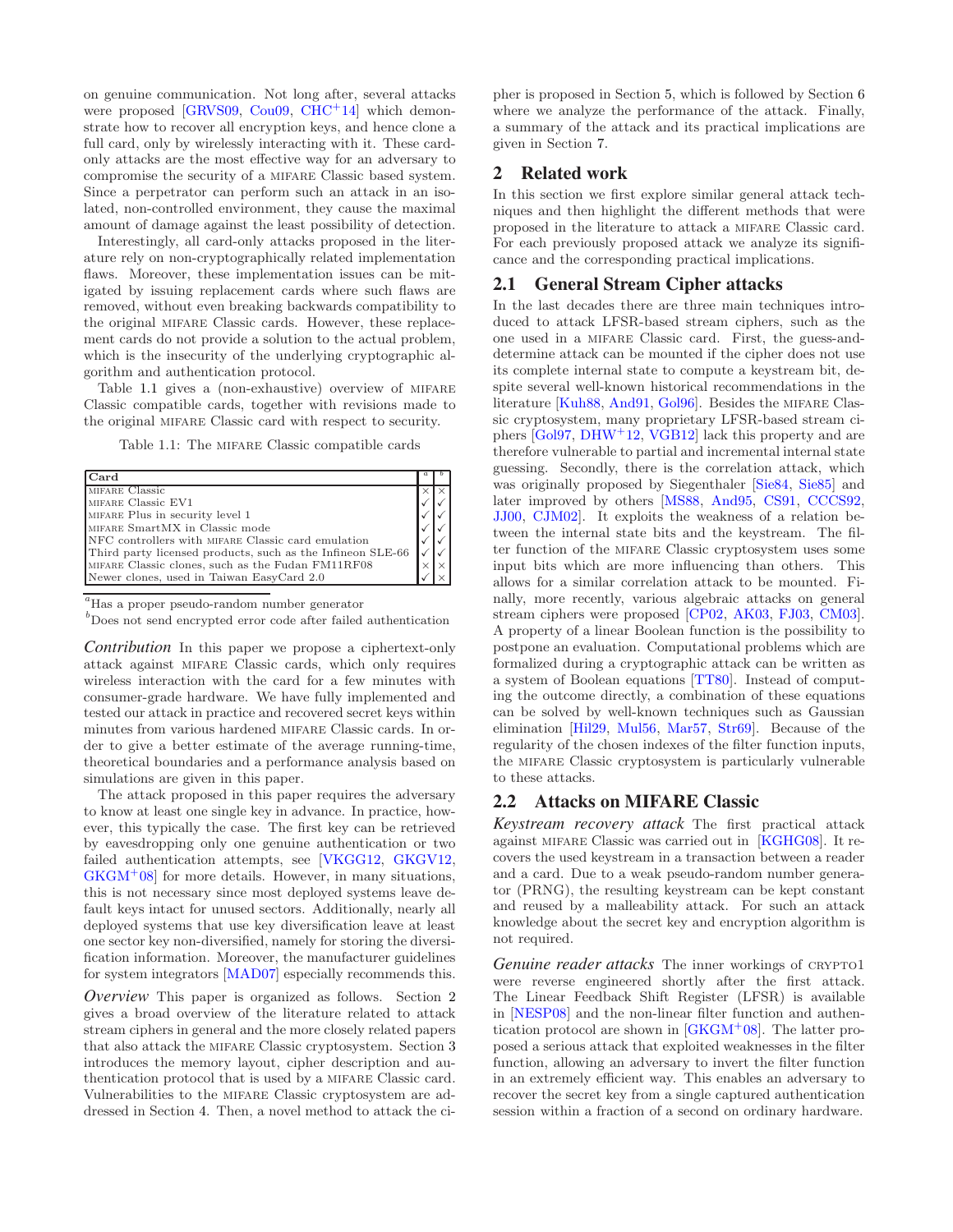*Card-only attacks* A number of attacks that require only interaction with a card were introduced by Garcia, van Rossum, Verdult and Wichers Schreur in [\[GRVS09\]](#page-12-4). The first can be mounted against a single authentication and requires precomputation tables. The knowledge of one sector key allows for their second attack, which is mounted against a nested authentication, it is extremely fast, and does not require precomputation tables. The attack against a single authentication was improved by Courtois [\[Cou09\]](#page-12-5). This attack does not require any precomputation and is faster than the one proposed by Garcia et al.

More recently, Chiu, Hong, Chou, Ding, Yang and Cheng  $[CHC<sup>+</sup>14]$  proposed a card-only attack that does not depend on a weak random number generator, instead it exploits another implementation mistake, the encrypted error code response. Unfortunately, this attack requires a large amount of online generated traces which significantly increases the total running time of their attack.

In fact, all card-only attacks that are proposed in the literature depend on either a weak random number generator, or keystream leakage through known error messages, or both. A straightforward solution against these attacks is to replace the vulnerable cards with modified cards that do not contain any known implementation mistake, but which are still fully compatibility with the mifare Classic protocol. In this paper we will refer to fixed modified cards as hardened MIFARE Classic cards, examples of such cards are given in Table [1.1.](#page-1-0)

# <span id="page-2-0"></span>3 Background

mifare Classic cards are one of the first generation RFID tags designed in the 90s. Since then, it has been a tradition for the industry to design proprietary RFID products. Such a proprietary design often contains custom defined modulation/encoding schemes, packets, checksums, instruction sets and in some cases even custom made cryptographic algorithms and authentication protocols.

There is not much wrong in designing a custom way of RFID communication. It allows the industry to optimize products and boost the performance for specific applications. However, this argument certainly does not hold for the proprietary and secret cryptosystems. Designing secure algorithms is proven to be a difficult task without feedback from the scientific community [\[Ker83,](#page-12-28) [JS97,](#page-12-29) [SN97,](#page-12-30) [Ver15\]](#page-12-31).

# 3.1 MIFARE Classic cards

The MIFARE Classic card is an interesting example which implements besides a custom communication protocol, a proprietary cipher and also an authentication protocol. The datasheet [\[PHI98\]](#page-12-32) of the mifare Classic card suggests that the security properties are compliant to standardized authentication protocols [\[ISO99\]](#page-12-33). However, in practice the security properties are significantly weaker than advertised.

# 3.2 Memory Structure



cret keys and the access conditions for that sector.

To perform an action on a specific block, the reader must first authenticate itself for the sector containing that block. The access conditions determine, for both keys separately, which actions are allowed to be performed by the reader.

# 3.3 Notation

The mathematical symbols are defined as follows:

Let  $\mathbb{F}_2 = \{0, 1\}$  be the field of two elements (or the set of Booleans). The vector space  $\mathbb{F}_2^n$  represents a bitstring of length n. Given two bitstrings x and y, xy denotes their concatenation.

Given a bitstring  $x \in \mathbb{F}_2^n$ ,  $x_i$  denotes the *i*-th bit of  $x$ , where  $0 \leq i < n$ . Furthermore,  $x_{[i,j]}$  denotes the substring of x that starts at index i and ends at index j, inclusive. Thus, representing the substring  $x_i x_{i+1} \ldots x_j$ . For instance, given the bitstring  $x = 0x010203 \in \mathbb{F}_2^{24}$ , then byte  $x_{[16,23]} = 0x03$ and the bits  $x_{22} = x_{23} = 1$ .

The symbol  $\epsilon$  represents the empty bitstring,  $\oplus$  denotes the bitwise exclusive-or (XOR) and  $\bar{x}$  denotes the bitwise complement of x. The large XOR symbol denotes an inner XOR of multiple bits, i.e. a repeated logical exclusive-or. For example  $\bigoplus_{i=0}^{3} x_i = x_0 \oplus x_1 \oplus x_2 \oplus x_3.$ 

# 3.4 Cipher and Tag Nonces

At the heart of the cipher lies an LFSR, which, on every step, shifts its contents one position to the left. The most significant bit is then discarded and a new bit is generated by the feedback function and, during the authentication phase, the input. Besides being shifted, all other bits remain unaffected.

To increase readability, we adapt the same notation as used in [\[GRVS09\]](#page-12-4) and comply with their formalization. Concretely, the cipher feedback, filter and tag-nonce related functions of CRYPTO1 are specified in Definition [3.1](#page-2-1)[–3.4.](#page-2-2)

<span id="page-2-1"></span>**Definition 3.1.** The cipher feedback function  $L: \mathbb{F}_2^{48} \to \mathbb{F}_2$ is defined by  $L(x_0x_1 \ldots x_{47}) := x_0 \oplus x_5 \oplus x_9 \oplus x_{10} \oplus x_{12} \oplus x_{14} \oplus x_{15}$  $x_{15} \oplus x_{17} \oplus x_{19} \oplus x_{24} \oplus x_{25} \oplus x_{27} \oplus x_{29} \oplus x_{35} \oplus x_{39} \oplus x_{41} \oplus x_{42} \oplus x_{43}.$ 

**Definition 3.2.** The filter function  $f: \mathbb{F}_2^{48} \to \mathbb{F}_2$  is defined by

$$
f(x_0x_1 \ldots x_{47}) := f_c(f_a(x_9, x_{11}, x_{13}, x_{15}),
$$
  
\n
$$
f_b(x_{17}, x_{19}, x_{21}, x_{23}), f_b(x_{25}, x_{27}, x_{29}, x_{31}),
$$
  
\n
$$
f_a(x_{33}, x_{35}, x_{37}, x_{39}), f_b(x_{41}, x_{43}, x_{45}, x_{47})).
$$

Here  $f_a, f_b: \mathbb{F}_2^4 \to \mathbb{F}_2$  and  $f_c: \mathbb{F}_2^5 \to \mathbb{F}_2$  are defined by  $f_a(y_0, y_1, y_2, y_3) := ((y_0 \vee y_1) \oplus (y_0 \wedge y_3)) \oplus (y_2 \wedge ((y_0 \oplus y_1) \vee$  $(y_3)$ ),  $f_b(y_0, y_1, y_2, y_3) := ((y_0 \wedge y_1) \vee y_2) \oplus ((y_0 \oplus y_1) \wedge (y_2 \vee y_3)),$ and  $f_c(y_0, y_1, y_2, y_3, y_4) := (y_0 \vee ((y_1 \vee y_4) \wedge (y_3 \oplus y_4))) \oplus$  $((y_0 \oplus (y_1 \wedge y_3)) \wedge ((y_2 \oplus y_3) \vee (y_1 \wedge y_4))).$ 

Because  $f(x_0x_1 \ldots x_{47})$  only depends on  $x_9, x_{11}, \ldots, x_{47}$ , we shall overload notation and see f as a function  $\mathbb{F}_2^{20} \to \mathbb{F}_2$ , writing  $f(x_0x_1 \ldots x_{47})$  as  $f(x_9, x_{11}, \ldots, x_{47})$ .

Definition 3.3. The pseudo-random generator feedback function  $L_{16} : \mathbb{F}_2^{16} \to \mathbb{F}_2$  is defined by

 $L_{16}(x_0x_1 \ldots x_{15}) := x_0 \oplus x_2 \oplus x_3 \oplus x_5.$ 

<span id="page-2-2"></span>**Definition 3.4.** The successor function suc:  $\mathbb{F}_2^{32} \to \mathbb{F}_2^{32}$  is defined by

<span id="page-2-3"></span> $suc(x_0x_1...x_{31}) := x_1x_2...x_{31}L_{16}(x_{16}x_{17}...x_{31}).$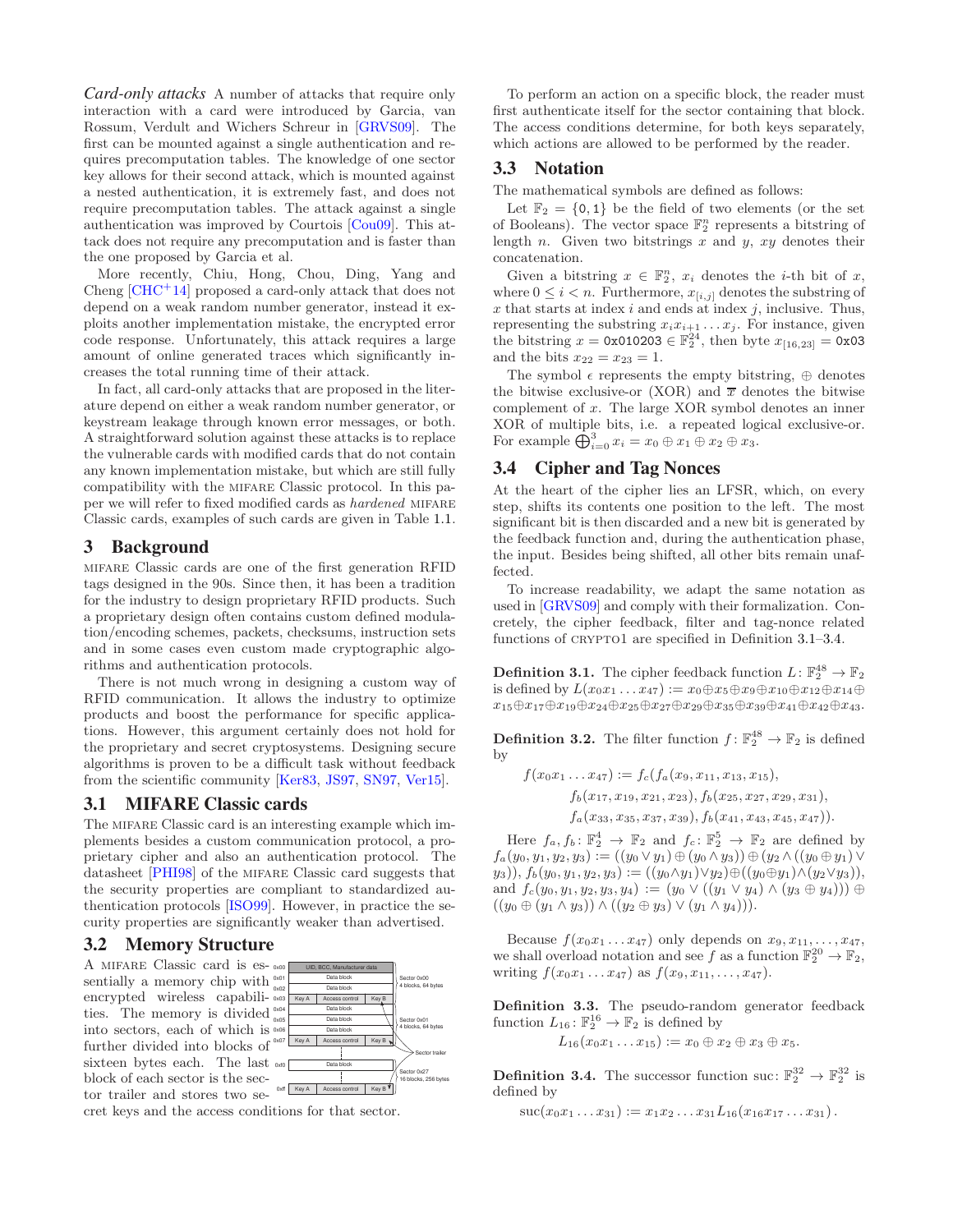<span id="page-3-3"></span>

Figure 3.1: Structure of the CRYPTO1 stream cipher

# 3.5 Authentication Protocol and Initialization

The authentication protocol was reverse engineered in  $[GKGM<sup>+</sup>08]$  $[GKGM<sup>+</sup>08]$ . During the anti-collision phase, the tag is selected and sends its  $UID u$  to the reader. Then, the reader asks to authenticate for a specific memory block b. Consequently, the tag sends a challenge  $n<sub>T</sub>$ . From this point on, the communication is encrypted, i.e. XOR-ed with the keystream. The reader responds with its own challenge  $n_R$ followed by the answer  $a_R = \text{sur}^{64}(n_T)$  to the tag challenge. The authentication is concluded with the tag answer  $a_T = \text{suc}^{96}(n_R)$ . At this point, both the reader and tag are authenticated.

During the authentication protocol, the internal state of the stream cipher is initialized. Initially, the state is set to the sector key. Then,  $n_T \oplus u$  is fed and the feedback is applied accordingly. Subsequently,  $n_R$  is fed and feedback is applied. Since the communication is encrypted starting from  $n_R$ , the latter bits of  $n_R$  are influenced by the former bits of  $n_R$ . See Definition [3.5](#page-3-1) for a more for-



mal description of the initialization process.

We define the LFSR-stream, which allows us to conveniently address internal states as a whole and individual bits at any point in time. Below we define the LFSR-stream  $a_0a_1 \ldots$  and keystream  $ks_0ks_1 \ldots$  We broadly employ the same notation as in [\[GRVS09\]](#page-12-4), which is where the definitions are taken from. We will be using these definitions extensively throughout this paper.

<span id="page-3-1"></span>**Definition 3.5.** Given a key  $k = k_0 k_1 ... k_{47} \in \mathbb{F}_2^{48}$ , a tag nonce  $n_T = n_{T_0} n_{T_1} \dots n_{T_{31}} \in \mathbb{F}_2^{32}$ , a UID  $u = u_0 u_1 \dots u_{31} \in$  $\mathbb{F}_2^{32}$ , and a reader nonce  $n_R = n_{R_0} n_{R_1} \dots n_{R_{31}} \in \mathbb{F}_2^{32}$ , the internal state of the cipher at time i is  $\alpha_i := a_i a_{i+1} \dots a_{i+47} \in$  $\mathbb{F}_2^{48}$ .

Here the  $a_i \in \mathbb{F}_2$  are given by

| $a_i := k_i$                                                     | $\forall i \in [0, 47]$     |
|------------------------------------------------------------------|-----------------------------|
| $a_{48+i} := L(a_i, \ldots, a_{47+i}) \oplus n_{T_i} \oplus u_i$ | $\forall i \in [0,31]$      |
| $a_{80+i} := L(a_{32+i}, \ldots, a_{79+i}) \oplus n_{R_i}$       | $\forall i \in [0, 31]$     |
| $a_{112+i} := L(a_{64+i}, \ldots, a_{111+i})$                    | $\forall i \in \mathbb{N}.$ |

Furthermore, we define the keystream bit  $ks_i \in \mathbb{F}_2$  at time i by

$$
ks_i := f(a_i a_{1+i} \dots a_{47+i}) \qquad \forall i \in \mathbb{N}.
$$

We denote encryptions by  $\{\cdot\}$  and define  $\{n_{R_i}\}, \{a_{R_i}\}\in \mathbb{F}_2$ by

$$
\{n_{R_i}\} := n_{R_i} \oplus ks_{32+i} \qquad \qquad \forall i \in [0,31]
$$

 ${a_{R_i}} := a_{R_i} \oplus ks_{64+i}$   $\forall i \in [0, 31].$ 

Note that the  $a_i, \alpha_i, ks_i\{n_{R_i}\}\$ , and  $\{a_{R_i}\}\$  are formally functions of  $k, n_T, u$ , and  $n_R$ . Rather than making this explicit by writing, e.g.  $a_i(k, n_T, u, n_R)$ , we just write  $a_i$ , where  $k, n_T, u$ , and  $n_R$  are clear from the context.

*Nested authentication* When a reader is authenticated for a sector and hence communicating encrypted, a subsequent authentication request for another sector is also sent encrypted. At this point, the internal state of the cipher is initialized with the new key, which corresponds with the sector where the authentication is requested for. Furthermore, the authentication protocol is slightly different, since tag challenge  $n<sub>T</sub>$  is also sent encrypted, i.e.  $\{n<sub>T</sub>\}$ . Concretely, the initialization is similar to Definition [3.5,](#page-3-1) except that the bits of  $\{n_T\}$  are decrypted before they are loaded into the internal state as shown in Definition [3.6.](#page-3-2) We refer to this procedure as a nested authentication. The attack proposed in this paper only concerns the nested authentication.

<span id="page-3-2"></span>Definition 3.6. In the situation from Definition [3.5,](#page-3-1) we define  $\{n_{T_i}\}\in \mathbb{F}_2$  by  $\{n_{T_i}\}:=n_{T_i}\oplus ks_i\forall i\in [0,31]$ 

# <span id="page-3-0"></span>4 Known Vulnerabilities

In this section we highlight the various MIFARE Classic vulnerabilities which are described in the scientific literature.

# 4.1 Short Key Length

The key size of 48 bits is too small to prevent a successful brute force attack within reasonable time. Initially, this was compensated for by the delay introduced by the communication and authentication procedure. Every attempt would take about 6 milliseconds. Hence, an online attack on a single card for a single sector would take more than 44 thousand years, searching through all  $2^{48}$  possible keys. However, when the CRYPTO1 algorithm was exposed, an offline brute force attack could be mounted, eliminating the delay caused by the communication with the card. In 1996 it was already strongly recommended against using symmetric cryptosystems that use 56 bits keys  $[BDR+96]$ . Nohl and Plötz stated in December 2007 [\[NP07\]](#page-12-34) that a  $$100$  key cracker will find a key in approximately 1 week. It can even be done much faster when trading memory for time.

# <span id="page-3-4"></span>4.2 Predictable Nonces

It is commonly known that proper pseudo-random number generators are essential for cryptographic protocols to provide proper security. The 32 bits nonce used by the mifare Classic is generated by a 16 bit LFSR, meaning the entropy of the nonces is only 16 bits, which is clearly insufficient. Given its structure, the sequence of nonces is repeated every  $2^{16} - 1$  cycles. On top of that, whenever the card is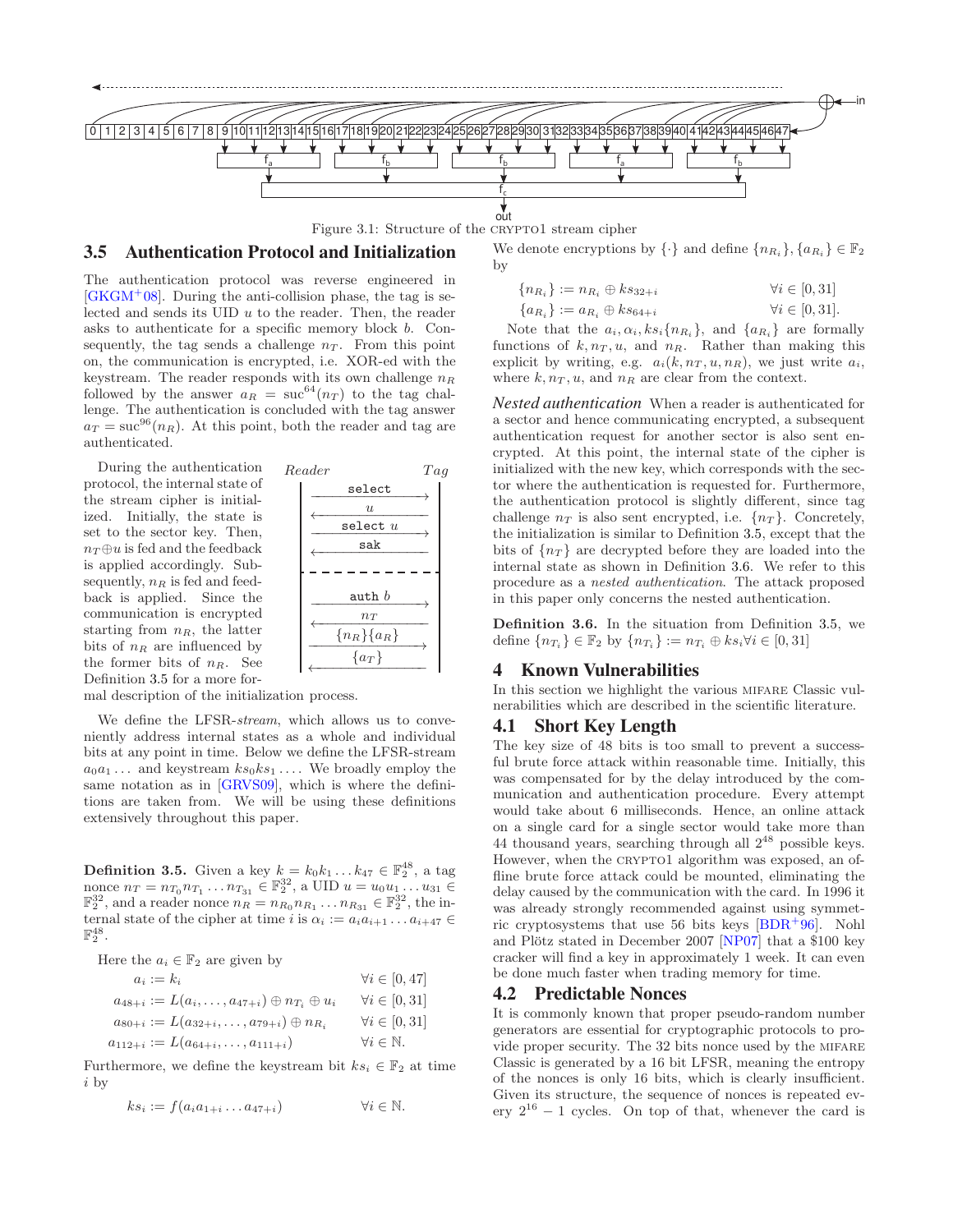powered up, the LFSR is reset to a known state. Hence, if an adversary carefully keeps the time constant between powering up the card and requesting a nonce, the nonce will be constant. This essentially removes all the randomness introduced by the card from the authentication.

This weakness is exploited in many of the known attacks. Furthermore, besides the attack described in Chiu et al.  $[CHC<sup>+</sup>14]$ , all card-only attacks proposed in the literature exploit this particular implementation mistake.

The attack presented in this paper does not exploits on this vulnerability and works on hardened mifare Classic cards that use a proper PRNG.

#### 4.3 The Nested Authentication

Once a single key of a single sector is known, an adversary can authenticate against that sector, and while communicating (encrypted) with the tag, send another authentication request for a different sector and/or key. When this authentication command has been processed, the internal cipher state is set to the key of the new sector and the authentication protocol depicted in Section [3.5](#page-2-3) starts again. This time, though, the challenge generated by the tag is also sent encrypted.

In case the card has the weak pseudo-random number generator vulnerability mentioned above, and hence allowing an adversary to predict the nonce, the nested authentication can be used to recover 32 bits of keystream by only wirelessly interacting with a card. This phenomenon was exploited in [\[GRVS09\]](#page-12-4) in one of their attacks, which is referred to as the nested attack.

The attack presented in this paper relies on the nested authentication, since, if we assume are concerned with a hardened card and with no access to a genuine reader, it is the only channel through which secret key information is leaked.

# 4.4 Parity bits

The MIFARE Classic sends a parity bit for each byte it transmits. Contrary to the ISO/IEC 14443-A standard [\[ISO01\]](#page-12-0), the data link layer and communication layer are mixed. Rather than computing parity bits over the bits that are sent over the air, i.e., the ciphertext, they are computed over the plaintext. On top of that, the parity bits are sent encrypted with the same keystream bit that is used to encrypt the next bit of plaintext. See Figure [4.1](#page-4-0) for an illustration of this property.

<span id="page-4-0"></span>

Figure 4.1: The encryption of parity bits

Given this property an adversary can learn information about the plaintext by observing only the ciphertext. Consequently, this already breaks the confidentiality of the encryption scheme. For example: suppose we observed the encrypted parity bit  $\{p_0\}$ , which is computed over the first nonce byte  $n_{T_{[0,7]}}$ , and  $\{n_{T_8}\}$ , the first bit of the second encrypted nonce byte. Since both are encrypted (XOR-ed) with the same keystream bit  $ks_8$ , we can deduce whether or not the plaintext parity  $p_0$  equals  $n_{T_8}$ .

In this research, we focus only on the parity bits of  $\{n_T\}$ . The ISO standard specifies odd parity, hence the "⊕1" in the definition below.

<span id="page-4-3"></span>Definition 4.1. In the situation from Definition [3.5,](#page-3-1) we define the parity bits  $p_i \in \mathbb{F}_2$  by

$$
p_j := \bigoplus_{i=0}^7 n_{T_{8j+i}} \oplus 1 \qquad \forall j \in [0,3]
$$

and the encryptions  $\{p_i\}$  of these parity bits by  ${p_i} := p_i \oplus ks_{8j+8} \qquad \forall j \in [0,3]$ 

The only way left in hardened cards leak secret key information without communicating with a genuine reader is through parity bits. Hence, the attack presented in this paper is built upon this vulnerability.

#### <span id="page-4-1"></span>4.5 Keystream leakage through errors

While the authentication protocol is running, the card always first checks the parity bits before doing anything else. Hence, during the authentication protocol, when the card receives  $\{n_R\}$  and  $\{a_R\}$ , if at least one of the eight parity bits is wrong, the card does not respond. In the case all eight parity bits are correct, but the answer  $a_R$  is wrong, the card replies with the 4-bit error code 0x5, indicating a failed authentication. The error code is sent encrypted, even though the reader has not successfully authenticated itself and hence cannot be assumed to be able to decrypt it correctly.

From this encrypted error code, 4 bits of keystream is leaked and can be obtained by XOR-ing the encrypted error code with its plaintext value. The leakage of 4 bits of keystream may not seem a severe issue. However, the leakage is a crucial ingredient for several card-only key recovery attacks [\[GRVS09,](#page-12-4) [Cou09,](#page-12-5) [CHC](#page-11-0)<sup>+</sup>14].

The weakness can be mitigated by issuing cards that do not send authentication error codes. This does not break compatibility with the mifare Classic protocol since, as stated, the reader is unable to decrypt it anyway.

# <span id="page-4-2"></span>4.6 LFSR Rollback

Initially, the cipher's internal state is set to the secret key. During authentication and during encryption, the state is manipulated. However, given an internal state at any given point in time, and given the data fed into the LFSR,  $u, n_T$ and  $\{n_R\}$ , the previous state can be computed deterministically. Hence, it is sufficient for an adversary to obtain the internal state at any point in time. The LFSR state can then be rolled back to time 0, wherein it holds the secret key. Many, if not all attacks rely on this weakness, including the one presented in this paper. The fact that this vulnerability is present in mifare Classic was first pointed out by Garcia et al.  $[GKGM<sup>+</sup>08]$ .

## <span id="page-4-4"></span>4.7 Odd Inputs to the Filter Function

The nonlinear filter function  $f$  that takes inputs from the LFSR to produce a keystream bit exclusively uses bits on odd-numbered positions, i.e.  $a_9, a_{11}, a_{13}, \ldots, a_{47}$  (see Figure [3.1\)](#page-3-3). The fact that they are so evenly placed can be exploited. Given a part of keystream, the bits of the LFSR relevant for generating the even and odd bits of the keystream can be generated separately. By splitting the feedback into two parts as well, those even and odd states can be combined efficiently to recover exactly those LFSR states that produce a given keystream. This reduces the computing power required for an exhaustive search from  $2^{39}$  to approximately  $2^{20} + 2^{19} \approx 2^{20.58}$ . It may be understood as "inverting" the filter function  $f$ . The attack presented in this paper makes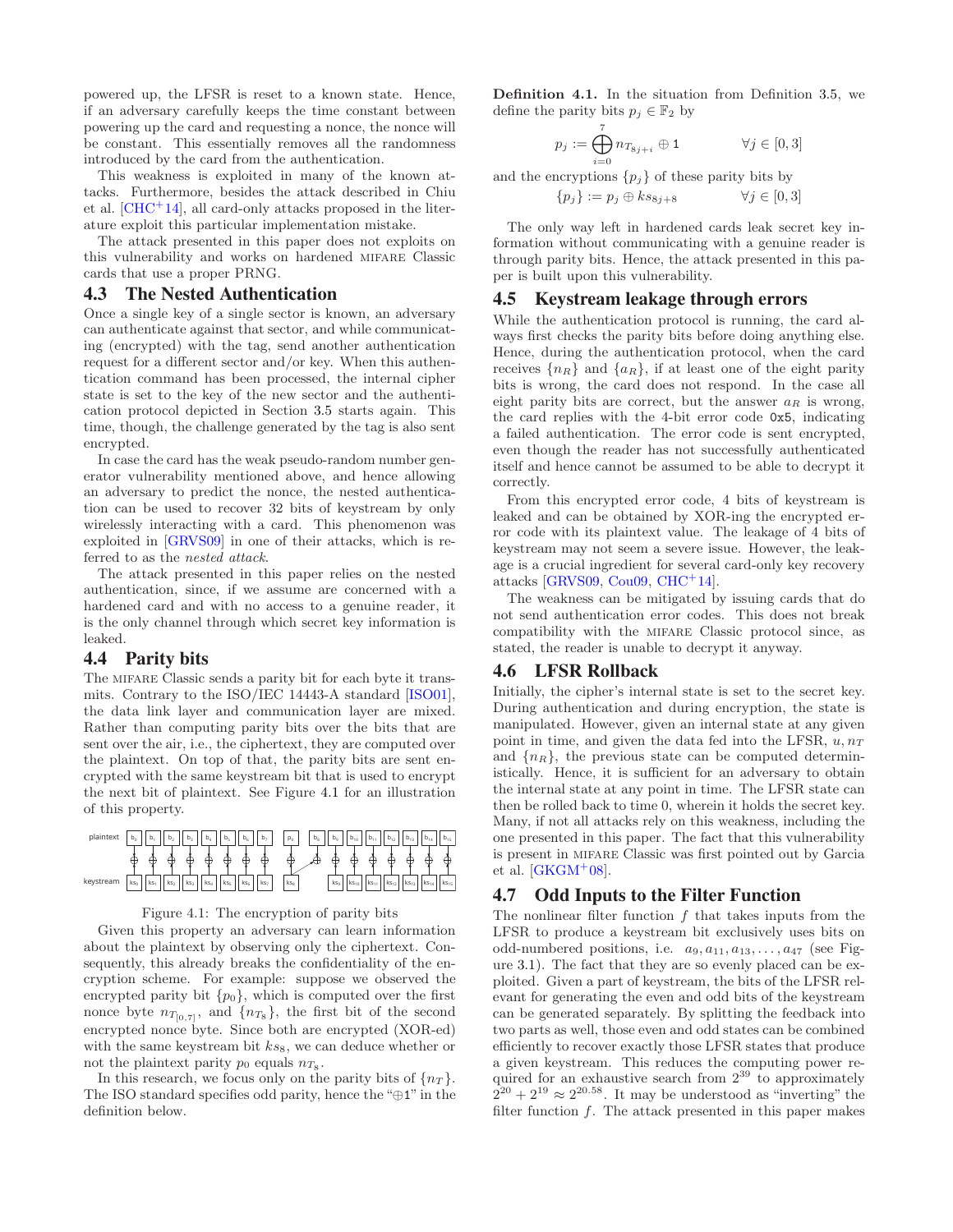<span id="page-5-0"></span>extensive use of this vulnerability. The complete attack is described in full detail in the next section.

# 5 Attacking Mifare Classic

In this section we describe the process of mounting an attack without exploiting the two main implementation mistakes: the weak pseudo random number generator (Section [4.2\)](#page-3-4) and the encrypted error message (Section [4.5\)](#page-4-1). We propose a novel attack that solely depends on design issues in the CRYPTO1 cipher. Hence, in order to avoid this attack, backwards compatibility with the mifare Classic protocol is inherently broken.

*Stage 1* We start retrieving encrypted nonces  $\{n_T\}$  using the nested authentication, i.e. by authenticating for a sector for which the key is known, followed by an authentication request for the target sector. This process is repeated in the background until the key is recovered.

*Stage 2* Given the set of encrypted nonces we have obtained so far, we determine  $S_{\epsilon}$ , the sum property of the cipher's initial state. This property is explained in detail in Section [5.2](#page-5-1) We also determine  $S_{\{b\}}$ , the sum property of the cipher's state after byte  $\{b\}$  is fed (i.e. at time 8), for all 256 possible first input bytes  ${b}$ . Depending on the probability that we guessed  $S_{\{b\}}$  correctly, we choose to incorporate byte  $\{b\}$ in the differential analysis described in Section [5.5.](#page-8-0) This is done using a probability threshold value. How the probability of correctly guessing the sum property for input byte {b} is computed is explained in detail in Section [5.4.](#page-7-0) Additionally, we incorporate all input bytes  $\{b\}$  for which we observe that  $f(\alpha_8) \neq f(\alpha_8 \oplus 1)$ , i.e. all first nonce bytes for which the filter flip property holds. This is explained in Section [5.6.](#page-9-0)

Next, given the information determined from the set of encrypted nonces, we determine the size of the leftover search space. The leftover search space shrinks as the number of harvested encrypted nonces increases since more nonces allow us to more accurately guess sum properties and observe filter flip properties. We repeat this information gathering step until the search space is sufficiently small, as subjectively assessed by the adversary. Once this is the case, we move on to Stage 3.

*Stage 3* Given the information determined from the set of encrypted nonces so far, we construct a candidate list for  $a_{[9,55]}$  (Section [5.5\)](#page-8-0). Which we extend to  $a_{[8,55]}$  by prefixing both 0 and 1. Then, we perform an LFSR-rollback described in Section [4.6](#page-4-2) to transform them into candidates for  $a_{[0,47]}$ , i.e. the secret key. Subsequently, we carry out the offline brute force attack presented in Section [5.1.](#page-5-2) The key is not always found since sum properties are guessed correctly with high probabilities, not certainty. In case the key is not found, we revert to Stage 2, optionally with an increase of the probability threshold, causing the search space to increase. However, gathering of more nonces increases the certainty and reduces the number of candidate keys.

## <span id="page-5-2"></span>5.1 Offline Brute Force Attack

Recall from Definition [4.1](#page-4-3) that a parity bit  $p_i$  is computed over plaintext byte  $n_{T_{[8i,8i+7]}}$ , and subsequently encrypted (XOR-ed) with the next keystream bit  $ks_{8i+8}$ . This property can be exploited in order to verify whether a candidate key is the correct key. Given an encrypted nonce obtained through a nested authentication attempt, the adversary can attempt to "decrypt" the nonce using the candidate key. In case the candidate is the correct key, the parity bits will be correct. However, in case a wrong key was used, a parity bit will be correct with probability  $\frac{1}{2}$ .

An encrypted nonce holds 4 bytes, thus 4 encrypted parity bits. Therefore, on average,  $48/4 = 12$  encrypted nonces are enough to determine the key uniquely.

We implemented this brute-force attack and executed it on an NVIDIA GTX460 GPU. From our experiments we deduced that performing a full 48-bit exhaustive search takes approximately 1 month. However, our implementation leaves headroom for optimizations, such as bitslicing [\[Bih97\]](#page-11-7). We assume that such optimizations improve the attack performance by at least a factor of four.

By today's standards the GTX460 is considered a low end GPU. It has 336 cores and runs at 675 Mhz. Clearly, the attack scales linearly by the amount of parallel computing power available. As of today, a GTX460 costs approximately \$50 USD. Therefore, its price/performance ratio is among the best available. We reserve another \$20 USD per GPU for hardware driving the GPUs (CPUs, mainboards, power supplies). Hence, recovering a single key within an hour by means of a brute force attack would require a hardware budget of approximately \$12,600 USD.

The attack mounted in [\[NP07\]](#page-12-34) seems significantly faster. However, this is mainly because it operates directly on the keystream, while the brute force attack described here operates on contiguously reinitializing the state with encrypted nonces.

Although we have not researched the possibility to mount a time-memory trade-off extensively, on the surface, doing so seems very difficult and comes with negligible performance impact. This is due to the fact that time-memory trade-off strategies found in scientific literature [\[Hel80,](#page-12-35) [BS00\]](#page-11-8) operate on keystream, while our attacker model dictates that we can only deduce indirect properties of the keystream. On top of that, the cipher's internal state is initialized by a random nonce which can not be influenced by an adversary.

In the next sections we describe several properties that can be observed by only analyzing the ciphertext. Once the properties are determined, all candidate keys for which these properties do not hold can be discarded, significantly reducing the search space.

Note that an exhaustive search and subsequently testing each candidate for the properties found is a computationally expensive task, since an offline brute force attack is rather slow. Therefore, we introduce an efficient method for constructing a list of key candidates.

# <span id="page-5-1"></span>5.2 Sum Property

The first property that can be observed by analyzing the ciphertext is the sum property. In order to define it, we first need to establish a number of lemmas.

Given an encrypted nonce byte  $\{n_{T_{[8i,8i+7]}}\}$  and corresponding parity bit  $\{p_i\}$ , we can cancel out the plaintext by XOR-ing the two together, yielding the inner XOR of the corresponding keystream bits  $ks_{8i} \dots ks_{8i+8}$ .

<span id="page-5-3"></span>**Lemma 5.1.** Let  $\{n_{T_{[8i, 8i+7]}}\}$  be the i<sup>th</sup> encrypted nonce byte obtained from the card and let  $\{p_i\}$  be its corresponding encrypted parity bit. Then

$$
\bigoplus_{j=0}^{7} \{ n_{Ts_{i+j}} \} \oplus \{ p_i \} = \bigoplus_{j=0}^{8} k s_{8i+j} \oplus 1
$$

Proof. Published in [\[Mei15\]](#page-12-36).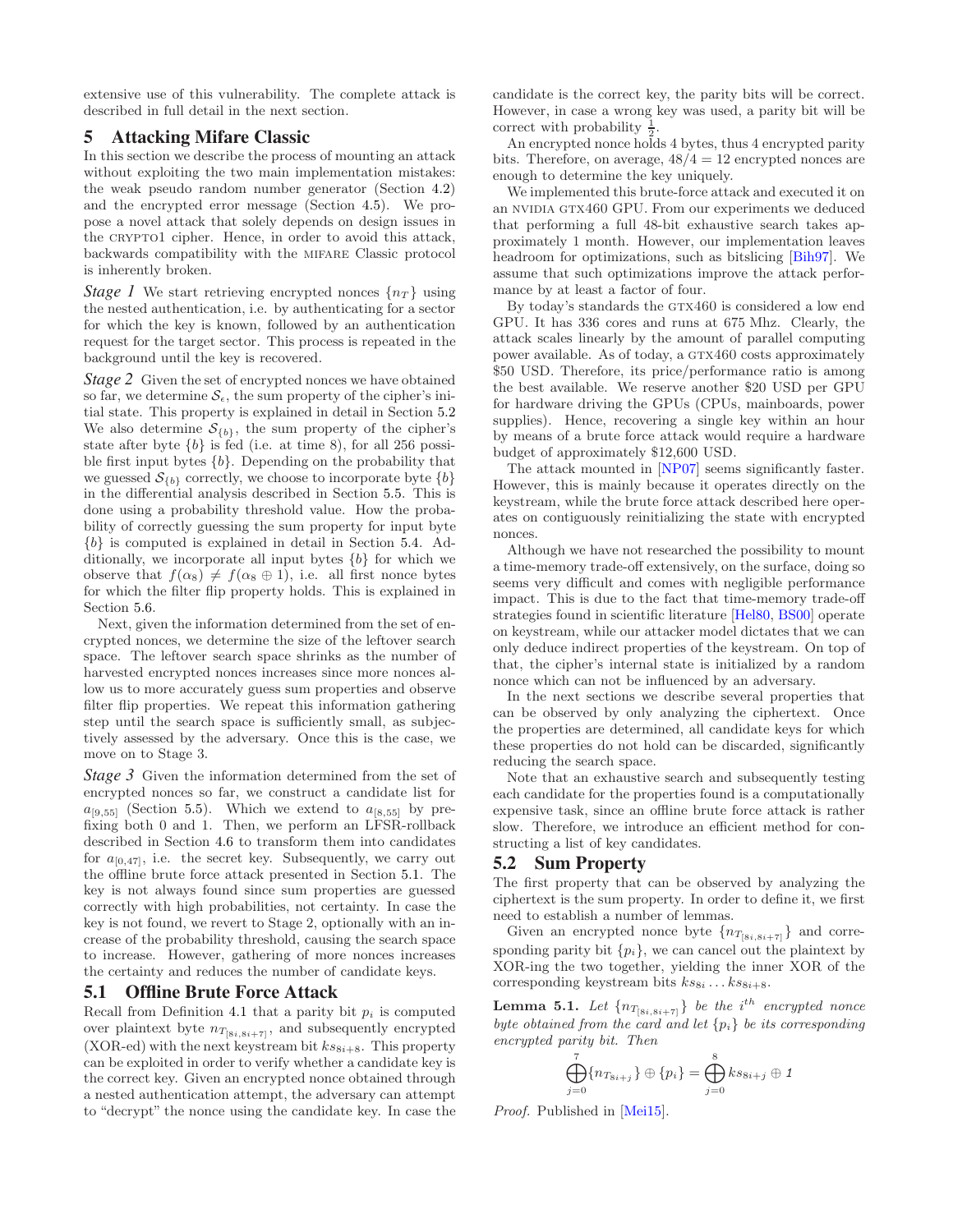The lemma depicted above is applicable to any ciphertext, e.g. it can also be applied to  $\{n_R\}$  or  $\{a_R\}$ . However, in this paper we are only concerned with the analysis of  $\{n_T\}$ . The following lemma states that for two encrypted nonces with a common prefix of j bits, the LFSR-stream  $a_{48}a_{49} \ldots a_{48+i}$ is equal.

<span id="page-6-4"></span>Lemma 5.2. Suppose that we have two encrypted nonces  $\{n_T\}$  :=  $\{n_{T_0}n_{T_1} \ldots n_{T_{31}}\}$  and  $\{n'_T\}$  :=  ${n'_{T_0}n'_{T_1} \ldots n'_{T_{31}}},$  and their corresponding LFSR-streams  $a_0a_1 \ldots$  and  $a_0'a_1' \ldots$  Let the encrypted nonces have a common prefix of j bits, i.e.  $\{n_{T_i}\} = \{n'_{T_i}\}\$ , for all  $i < j$ . Then also  $a_{48+i} = a'_{48+i}$  and  $ks_i = ks'_i$  for  $i < j$ .

Proof. Published in [\[Mei15\]](#page-12-36).

Finally, we describe another property that, when taken together with Lemma [5.1,](#page-5-3) allows us to define the desired sum property. Let's focus on any of the encrypted nonce bytes  ${n_{T_{[8i,8i+7]}}}$  where  $i \in [0,3]$ . The value of this byte is mapped to the LFSR-stream byte  $a_{[8i+48,8i+55]}$ . The value is not taken directly, but first manipulated by keystream and feedback loop. If we only take nonces with a common  $\{n_{T_{[0,8i-1]}}\}$ , a one-to-one mapping exists between  ${n_{T_{[8i,8i+7]}}}$  and  $a_{[8i+48,8i+55]}$ .

<span id="page-6-2"></span>**Lemma 5.3.** Given that  $\{n_{T_{[0,8i-1]}}\}$  is constant, a one-toone mapping exists between all 256 possible values for nonce byte  $\{n_{T_{[8i,8i+7]}}\}$  and LFSR-stream byte  $a_{[8i+48,8i+55]}$ .

Proof. Published in [\[Mei15\]](#page-12-36).

Suppose we have collected sufficiently many encrypted nonces such that we observed all 256 possible values for an encrypted nonce byte  $\{n_{T_{[8i,8i+7]}}\}$ , with the previous bytes  ${n_{T_{[0,8i-1]}}}$  being constant. This information allows us to compute the sum property.

**Definition 5.4.** The sum property,  $S$  is a property of the internal state at time 8i, where  $i \in [0,3]$ , that can be observed by retrieving all possible values for  $\{n_{T_{[8i,8i+7]}}\}$ , i.e. the  $i^{th}$ encrypted nonce byte, with  $\{n_{T_{[0,8i-1]}}\}$ , i.e. all previous encrypted nonce bytes, being constant. For each encrypted nonce byte we take the inner XOR and XOR it together with its corresponding parity bit. Next, we take the sum over all the resulting values, ignoring the modulo operation of finite fields. The result is a number ranging from 0 until and including 256.

$$
\mathcal{S}(\alpha_{8i}) := \sum_{j=0}^{255} \bigoplus_{h=0}^{7} \{n_{T_{8i+h}}\} \oplus \{p_i\},\
$$
  
for  $\{n_{T_{8i,8i+7j}}\} = j$ 

The sum property is equivalent to a property that depends only on the cipher's internal state at time 8i. The following lemma formilizes this.

<span id="page-6-0"></span>**Lemma 5.5.** Sum property S is equivalent to the following function over the cipher's internal state

$$
S(\alpha_{8i}) = \sum_{j=0}^{255} \bigoplus_{h=0}^{8} f(a_{8i+h+9}a_{8i+h+11} \dots a_{8i+h+47}),
$$
  
for  $a_{8i+48.8i+551} = j$ 

Proof. Published in [\[Mei15\]](#page-12-36).

Because  $\mathcal{S}(a_{[8i,8i+47]})$  only depends on  $a_{[8i+9,8i+47]}$ , we shall overload notation and see S as a function  $\mathbb{F}_2^{39} \rightarrow$  $[0, 256]$ , writing  $\mathcal{S}(a_{[8i,8i+47]})$  as  $\mathcal{S}(a_{[8i+9,8i+47]})$ .

Note that, at this point, we can already reduce the exhaustive search space significantly by collecting all possible values for the first encrypted nonce byte, which determine the sum property of the cipher's initial state, i.e. at time 0, and discard all states having a sum property value different from the one observed by means of precomputed lookup tables. In the next section we show how to do this efficiently and without lookup tables.

## <span id="page-6-3"></span>5.3 Splitting the Sum property

In section [4.7](#page-4-4) we described a vulnerability of the filter function f, namely that all its inputs are evenly placed at odd positions. In this section we show how we can exploit this property to construct candidate key lists such that each candidate has a certain given value for the sum property, without the need for going through the entire 39-bit search space and testing for this property.

To do so, we first introduce the partial sum property, which is the sum taken over only the odd or even bits of the cipher's internal state.

**Definition 5.6.** The *odd sum,*  $S_O$  depicts the sum property computed over the odd bits of the cipher's internal state. Likewise,  $\mathcal{S}_E$  depicts the *even sum*. Both values range from 0 until and including 16. Note that both values are do not share a single input, hence they are completely independent of one another. They are defined as follows.

$$
\mathcal{S}_O(a_9a_{11} \dots a_{47}) := \sum_{j=0}^{15} \bigoplus_{i=0}^4 f(a_{9+2i}a_{11+2i} \dots a_{47+2i}),
$$
  
for  $(a_{49}a_{51}a_{53}a_{55}) = j$ 

$$
\mathcal{S}_E(a_{10}a_{12}\ldots a_{46}):=\sum_{j=0}^{15}\bigoplus_{i=0}^3 f(a_{10+2i}a_{12+2i}\ldots a_{48+2i}),
$$

for  $(a_{48}a_{50}a_{52}a_{54}) = j$ 

Next, we define sets consisting of all possible internal state bits  $T_{O_p}$ ,  $T_{E_q}$  determined by partial sum property p, q for the odd and even sum property, respectively.

$$
T_{O_p} := \{x \mid x \in \mathbb{F}_2^{20} \text{ and } \mathcal{S}_O(x) = p\}
$$
  
\n $T_{E_q} := \{x \mid x \in \mathbb{F}_2^{19} \text{ and } \mathcal{S}_E(x) = q\}$ 

Now suppose that we have determined both the odd and even sum property of the cipher's internal state. As we will see below, this uniquely determines the sum property.

<span id="page-6-1"></span>**Lemma 5.7.** Suppose that both  $S_O$  and  $S_E$  of the cipher's internal state are known. Then also  $S$  is known and is given by the following equation.

$$
s = p(16-q) + (16-p)q, where p, q, s = S_O(\cdot), S_E(\cdot), S(\cdot)
$$

Proof. Published in [\[Mei15\]](#page-12-36).

Note that one may expect the sum property value to seem normally distributed by its definition. However, this is not the case due to, among other phenomena, the property just described. See Figure [5.1](#page-7-1) for a bar chart depicting the possible values for the sum property against their corresponding probabilities for a randomly chosen cipher state.

At this point, we have all the building blocks needed for constructing a candidate key list without iterating through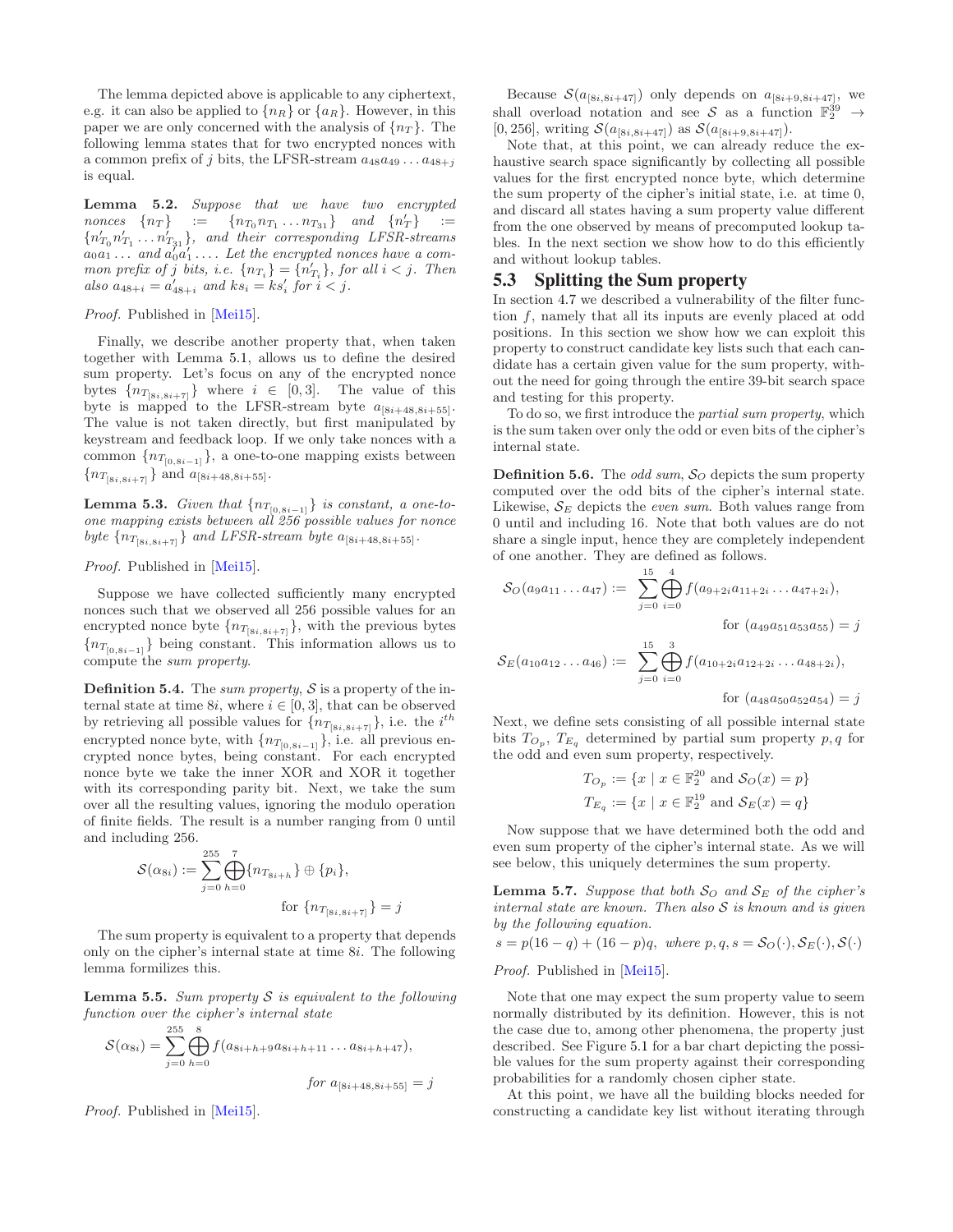<span id="page-7-1"></span>

Figure 5.1: Sum values and probabilities. Probabilities are obtained by averaging over 8192 random cipher states

the entire 39-bit search space and subsequently testing for the sum property and without using (large) precomputation tables. To do so:

- (i) We generate all tables  $T_{O_p}$  and  $T_{E_q}$ , where  $p, q \in$ [0, 16], consisting of all possible odd and even LFSR bits used by their corresponding partial sum function. Precomputation is not necessary as computation completes within one second on an ordinary laptop.
- (ii) We determine  $s = \mathcal{S}(a_{[9,47]})$ , the sum property of the initial LFSR state by retrieving all 256 possible values for the first encrypted nonce byte  $n_{T_{[0,7]}}$ , and subsequently apply Lemma [5.5.](#page-6-0)
- (iii) Once s has been determined, we take all possible combinations for  $(p, q) \in [0, 16] \times [0, 16]$  such that  $s = p(16 - q) + (16 - p)q$  holds.
- (iv) For each such a combination, we take all values  $x \in T_{O_n}$ and combine them with all values  $y \in T_{E_q}$ . We define  $z \in \mathbb{F}_2^{39}, z := x_0 y_0 x_1 y_1 \dots x_{18} y_{18} x_{19}$ . By construction  $S(z) = S(a_{[9,47]})$ . Therefore, every z is a candidate for 39 bits of the cipher's internal state. Lemma [5.7](#page-6-1) states the sum property is defined by its partial sum properties. Hence, a value z must exist such that  $z =$  $a_{[9,47]}$ .

In the resulting candidate list, each entry holds 39 bits of LFSR state, whereas the length of this list is given by the probability of the observed sum property times  $2^{39}$ . On average the list holds  $2^{36.72}$  entries, i.e. a drop of 2.28 bits in complexity. In the next section, we describe how we can efficiently determine the sum property at time 8.

# <span id="page-7-0"></span>5.4 Determining the sum property at time 8

As we have seen in the last section, by determining the sum property of the cipher's initial internal state, the exhaustive search space can be significantly reduced. We can apply the same technique once more, only this time we determine the sum property of the cipher's internal state at time 8, i.e. after the first nonce byte is fed. As stated as a requirement in Lemma [5.5,](#page-6-0) in order to determine the sum property at time 8, we need to collect all possible values for the second nonce byte  $n_{T_{[8,15]}}$ , while the first byte  $n_{T_{[0,7]}}$  is constant. We assume the encrypted nonce  $\{n_T\}$  produced by the tag is random and beyond our control. Hence, we require

$$
256 \cdot \left(\frac{256}{256} + \frac{256}{255} + \frac{256}{254} + \dots + \frac{256}{1}\right) \approx 401365.07
$$

nonces on average. This analysis relates to the well-known coupon collector problem [\[FGT92\]](#page-12-37).

Obtaining this number of nonces would typically take time in the order of hours. However, by taking a probabilistic approach we can determine the sum property at time 8 with very high probability with much fewer nonces.

The relation between byte  $\{n_{T_{[8,15]}}\}$  and  $a_{[56,63]}$  is unknown to us since it depends on the key. However, according to lemma [5.3,](#page-6-2) it is one-to-one, hence collision-free. Additionally,  $\{n_T\}$ , and thus  $\{n_{T_{[8,15]}}\}$  is chosen randomly by the card. As such, we regard every unique  $\{n_{T_{[8,15]}}\}$  we receive as a random (though unknown) sample for  $a_{[56,63]}$ .

Let U be a set of tuples  $({b}, {p}) \in \mathbb{F}_2^8 \times \mathbb{F}_2$  storing encrypted nonce bytes together with their corresponding encrypted parity bits. We define  $U$  such that it contains all unique samples we received for  $\{n_{T_{[8,15]}}\}$ , i.e. the second nonce byte, with a constant  $\{n_{T_{[0,7]}}\}.$ 

We give a brief example in order to clarify the intuition behind the probabilistic approach: Suppose U has 20 entries. From these samples, we compute  $k =$  $\sum_{(\{b\},\{p\})\in U} \bigoplus_{i=0}^7 \{b\} \oplus \{p\},\$ i.e. the sum property over the sample space. Now suppose that we find  $k = 0$ . From this observation we may conclude that the sum property at time 8 with the prefix chosen is very likely 0. In fact, the actual probability for this to be the case is approximately 0.9775. Although we only have 20 samples for  $\{n_{T_{[8,15]}}\}$ . Hence, in this example, we require to gather only

$$
256 \cdot \left(\frac{256}{256} + \frac{256}{255} + \frac{256}{254} + \dots + \frac{256}{237}\right) \approx 5320.24
$$

nonces on average. We now formalize this this intuition. A key concept we use here is the Hypergeometric distribution.

Definition 5.8. The hypergeometric distribution is a discrete probability distribution that describes the probability of  $k$  successes in  $n$  draws, without replacement, from a finite population of size  $N$  containing exactly  $K$  successes, wherein each draw is either a success or failure.

A random variable X follows the hypergeometric distribution if its probability mass function (pmf) is given by

$$
P(X=k) = \frac{\binom{K}{k}\binom{N-K}{n-k}}{\binom{N}{n}}
$$

**Where** 

- $N$  is the population size  $K$  is the number of success states in the population
- $n$  is the number of draws
- $k$  is the number of successes

We define the following random variables

- $S :=$  The sum property
- T := The result of  $\sum_{(\{b\},\{p\})\in U}\bigoplus_{i=0}^{7}\{b\}\oplus\{p\},$  i.e. the sum property over the current sample space
- $X :=$  The result of  $\sum_{(\{b\},\{p\})\in U} \bigoplus_{i=0}^{7} \{b\} \oplus \{p\},\$  for a fixed value K of the sum property

X follows a hypergeometric distribution with parameters  $N, K, n$  and output k, where

$$
N = 256
$$

- $K = \mathcal{S}(\alpha_8)$ , i.e. the sum property at time 8
- $n = #U$ , i.e. the number of unique samples gathered for  ${n_{T_{[8,15]}}}$ , for some constant  ${n_{T_{[0,7]}}}$
- $k = \sum_{(\{b\},\{p\})\in U} \bigoplus_{i=0}^{7} \{b\} \oplus \{p\},\$ i.e. the sum property computed over the current sample space

By definition of the random variables we get

$$
P(X = k) = P(T = k|S = K)
$$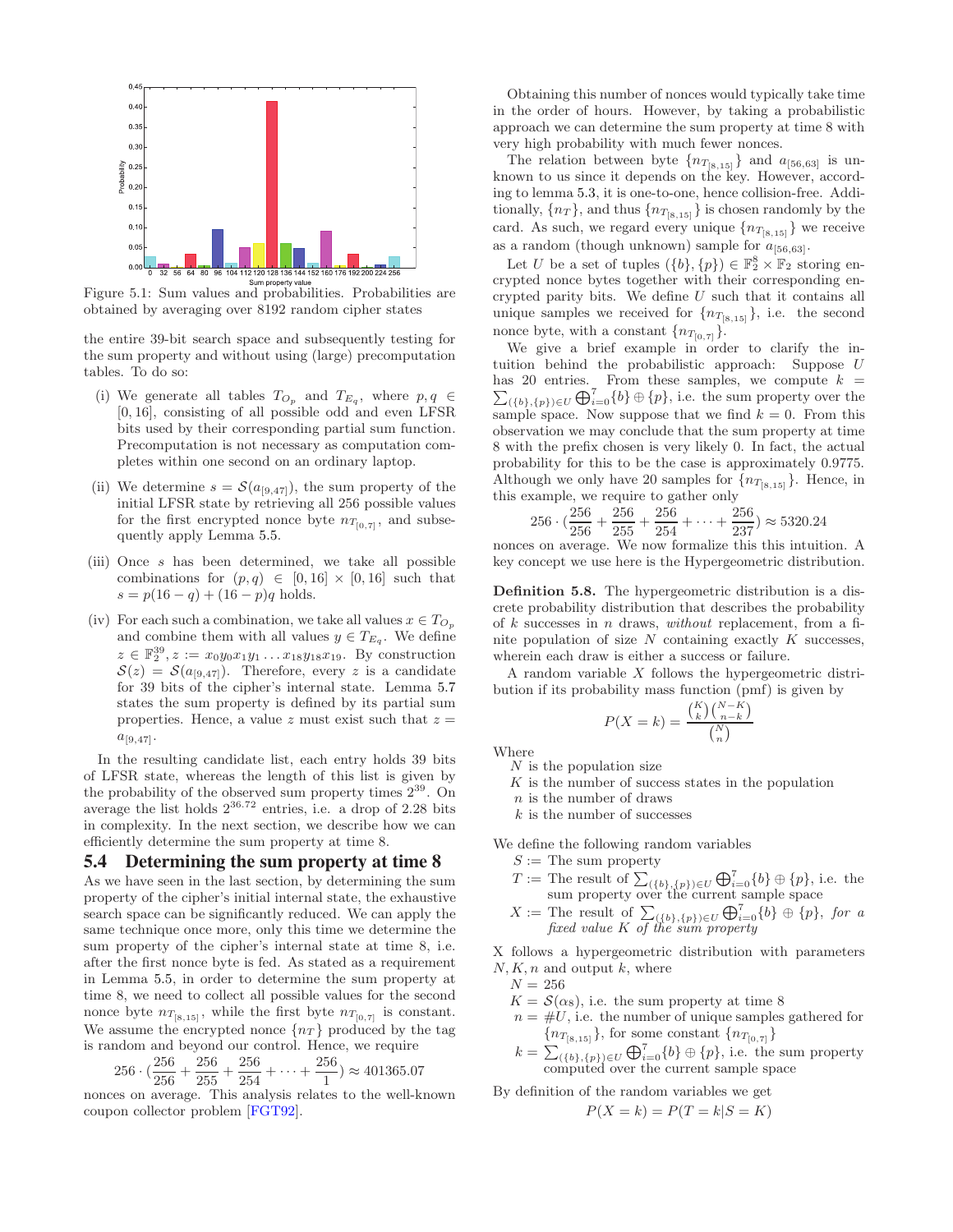Our goal is to compute the probability of the sum property having a certain value, given the sum property computed over the sample obtained so far, hence  $P(S = K|T = k)$ . We use Bayes' theorem [\[BP63\]](#page-11-9) to obtain it.

$$
P(S = K|T = k) = \frac{P(T = k|S = K) P(S = K)}{P(T = k)}
$$

To obtain  $P(T = k)$ , we take  $P(T = k|S = i)P(S = i)$  for all possibilities for i. The events are mutually exclusive.

$$
P(S = K|T = k) = \frac{P(T = k|S = K) P(S = K)}{\sum_{i=0}^{256} P(T = k|S = i) P(S = i)}
$$

Definition of X

$$
P(S = K|T = k) = \frac{P(X = k) P(S = K)}{\sum_{i=0}^{256} P(X = k) P(S = i)}
$$

Our strategy becomes to take every possible sum property value for K and compute  $P(S = K|T = k)$ . Our guess for  $\mathcal{S}(\alpha_8)$  will be the K that yields the highest probability.

From the result we see that, in order to compute the probability for a sum property value given a sample, we need to know  $P(S = i)$  for every possible value of i from 0 until and including 256. These probabilities are depicted in Figure [5.1.](#page-7-1)

## <span id="page-8-0"></span>5.5 Differential Analysis

From section [5.4](#page-7-0) we have seen that we can determine  $\mathcal{S}(\alpha_0)$ and guess  $\mathcal{S}(\alpha_8)$  for a given  $\{n_{T_{[0,7]}}\}$  by gathering only a modest number of encrypted nonces. Additionally, once the value for  $S(\alpha_8)$  is known, Section [5.3](#page-6-3) has shown that we can construct candidate lists containing 39 bits of LFSR state, without the need of going through all 2<sup>39</sup> possible states, computing the sum property, and testing whether this results in the correct value. In this section, we show how we can combine two or more sum properties and eliminate a significant amount of impossible key candidates prior to constructing the final candidate list.

Given that we guessed  $\mathcal{S}(\alpha_8)$  for a given  $\{n_{T_{[0,7]}}\}$  with near certain probability, it is very likely that we can also guess this for other input bytes without requiring to collect additional nonces, since we assume the encrypted nonces generated by the card are random and beyond our control. Input byte  $\{n_{T_{[0,7]}}\}$  is mapped to  $a_{[48,55]}$  and therefore affects  $\mathcal{S}(\alpha_8)$ . Hence,  $\mathcal{S}(\alpha_8)$  typically differs for each choice for  ${n_{T_{[0,7]}}}$ . Below we define a notation for the sum property at the moment the first input byte was fed.

<span id="page-8-1"></span>**Definition 5.9.** Given the LFSR-stream  $a_0a_1 \ldots$ , the sum property value of the cipher's internal state after encrypted input byte  $\{b\}$ , is fed is  $S_{\{b\}}$ .

Here the  $S_{\{b\}}$  is given by

 $\mathcal{S}_{\epsilon} := \mathcal{S}(a_{[9,47]})$  $S_{\{b\}} := S(a_{[17,55]})$  where  $\{n_{T_{[0,7]}}\} = \{b\}$ 

Furthermore, the set of all possible internal state bits determined by the sum property after input byte  ${b}$  is fed is  $\mathbf{S}_{\{b\}}$ .  $\mathbf{S}_{\{b\}}$  is given by

$$
\mathbf{S}_{\epsilon} := \{x \mid x \in \mathbb{F}_2^{39} \text{ and } \mathcal{S}(x) = \mathcal{S}_{\epsilon}\}
$$

$$
\mathbf{S}_{\{b\}} := \{x \mid x \in \mathbb{F}_2^{39} \text{ and } \mathcal{S}(x) = \mathcal{S}_{\{b\}}\}
$$

*Combining two sum properties* Suppose we have determined  $S_{\epsilon}$ , and also  $S_{\{b\}}$  with high probability, for a certain input byte  $\{b\}$ . Since every entry  $u \in \mathbf{S}_{\epsilon}$  is a candidate for  $\alpha_9 \alpha_{10} \ldots \alpha_{47}$ , and every  $v \in \mathbf{S}_{\epsilon}$  is a candidate for

 $\alpha_{17}\alpha_{18}\ldots\alpha_{55}$ , every u must have a corresponding v such that  $u_8u_9 \ldots u_{38} = v_0v_1 \ldots v_{30}$  and vice versa.

This property can be evaluated for the odd and even LFSR state bits separately. This allows us to eliminate candidate keys prior to building the entire candidate list.

Building a candidate list from  $S_{\epsilon}$  and  $S_{\{b\}}$  is done as follows

- (i) We take all pairs  $(p, q) \in [0, 16] \times [0, 16]$  for which  $S_{\epsilon} =$  $p(16 - q) + (16 - p)q.$
- (ii) We do the same for time 8: for a certain encrypted input byte  ${b}$ , for which we know  $S_{\{b\}}$  with high probability, we determine all pairs  $(r, s) \in [0, 16] \times [0, 16]$  for which  $S_{\{b\}} = r(16 - s) + (16 - r)s$ .
- (iii) For each pair  $(p, q)$ , we iterate through all pairs  $(r, s)$ . For each  $x \in T_{O_p}$ , we look up all entries  $y \in T_{O_r}$  such that  $x_4x_5...x_{19} = y_0y_1...y_{15}$ . If none exist, then x is an impossible candidate for  $\alpha_9 \alpha_{11} \dots \alpha_{47}$ . Let  $z_O \in$  $\mathbb{F}_2^{24}$  be a candidate for  $\alpha_9\alpha_{11} \ldots \alpha_{55}$ . It is constructed by taking  $z_O := x_0 x_1 x_2 x_3 y$ . The even case is similar: for each  $x \in T_{E_q}$ , we look up all entries  $y \in T_{E_s}$  such that  $x_3x_4 \ldots x_{18} = y_0y_1 \ldots y_{15}$ .  $z_E \in \mathbb{F}_2^{23}$  is a candidate for  $\alpha_{10}\alpha_{12}\ldots \alpha_{54}$  and is constructed by taking  $z_E :=$  $x_0x_1x_2y.$
- (iv) We now define  $z \in \mathbb{F}_2^{47}$ , which is a candidate for  $\alpha_{[9,55]}$ . It is constructed by combining every  $z_O$  with every  $z_E$ and taking  $z := z_{O_0} z_{E_0} z_{O_1} z_{E_1} \dots z_{O_{22}} z_{E_{22}} z_{O_{23}}$ . Stage 3 of Section [5](#page-5-0) describes how the resulting candidate list is used to perform a key recovery.

Optionally, the size of the search space is determined by, rather than actually constructing the candidate list, multiplying the number of candidates  $z<sub>O</sub>$  by the number of candidates  $z_E$  for each pair  $(p, q)$  and  $(r, s)$  and summing them up.

We somewhat naively assume that  $\mathcal{S}_{\epsilon}$  and  $\mathcal{S}_{\{b\}}$  are statistically independent. In case we are concerned with a random  ${b}$ , we gain a complexity drop of 2.28 bits on average, in addition to the same drop described in Section [5.3.](#page-6-3) However, in practice, the drop is even greater since relatively few nonces are required for determining a byte  ${b}$  for which  $S_{b}$ is an extreme value, i.e. 0 or 256 (yielding a drop of approximately 5.15 bits). The same holds to a lesser extent for values 32 and 224 (approximately 6.81 bits). Moreover, all sum property values except 128 yield a greater complexity drop than 2.28 since their corresponding probabilities are below the average (Figure [5.1\)](#page-7-1), hence so are the numbers of corresponding possible cipher states.

The remainder of Section [5](#page-5-0) is concerned only with extending step (iii) such that we eliminate additional  $z<sub>O</sub>$  and  $z<sub>E</sub>$ candidates. The methodology of constructing a candidate list presented here is final.

*Combining additional sum properties* Everything presented in this paragraph aims to eliminate odd candidates  $z<sub>O</sub>$  in step (iii) of the methodology described above, and hence further drop the computational complexity. It is also applicable to even candidates. However, to avoid repetition, we will not concern ourselves with this.

Suppose, in addition to  $S_{\epsilon}$  and  $S_{\{b\}}$ , we also determine  $S_{\{b'\}}$  with high probability, for encrypted input byte  $\{b'\},$ where  $\{b\} \neq \{b'\}$ . We refer to  $a_0a_1 \ldots$  and  $a'_0a'_1 \ldots$  as the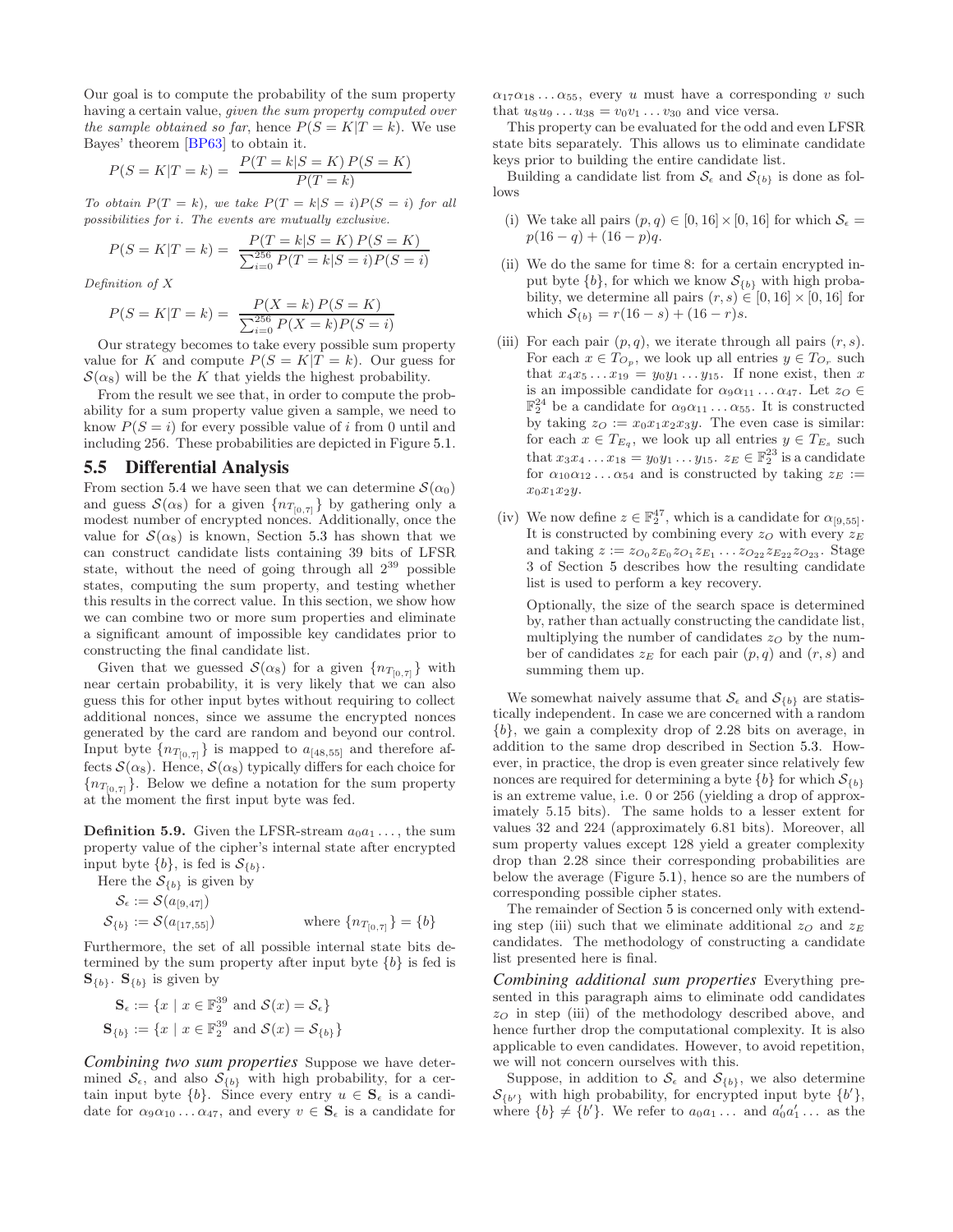LFSR-stream resulting from feeding  ${b}$  and  ${b}'$  as input, respectively.

Suppose  $\{b\}$  and  $\{b'\}$  have a common prefix of i bits, i.e.  ${b_j} = {b'_j}$  for all  $j < i$ . In step (iii) of the methodology from the previous paragraph we, for each pair  $(p, q)$ , iterate through all pairs  $(r, s)$ . Within this iteration, we will now also go through all values  $r' \in [0, 16]$ , for which a value  $S_{\{b'\}} = r'(16 - k) + (16 - r')k$  exists, where  $k \in [0, 16]$ . Recall that every  $y \in T_{O_r}$  is a candidate for  $a_{17}a_{19} \ldots a_{55}$ . Per lemma [5.2,](#page-6-4) we know that  $a_{48+j} = a'_{48+j}$  for all  $j < i$ . Therefore, a  $y' \in T_{O_{r'}}$  must exist such that  $y_j = y'_j$  for all  $j < 16 + \lfloor \frac{1}{2}i \rfloor$ . If this is not the case, we can eliminate y as a candidate for  $a_{17}a_{19}\ldots a_{55}$ .

Next we focus on the remainder of  ${b}$ , i.e. the bits beyond the constant prefix of  $i$  bits, to further eliminate candidates. We eliminate the entry  $y \in T_{O_r}$  if we can prove that the candidate is invalid, regardless of what value is stored in the even bits of the LFSR.

We follow definitions 3.5 and 3.6 and obtain, for 
$$
0 \leq k < 8
$$
\n $a_{48+k} = f(a_{9+k}a_{11+k} \dots a_{47+k}) \oplus \{b_k\} \oplus u_k \oplus$ \n $L(a_{0+k}a_{5+k} \dots a_{43+k})$ 

We take  $j := i$  (note that later we want to increase j) and take the difference between  $\{a_{48+j}\}\$  and  $\{a'_{48+j}\}\$ . We get

$$
a_{48+j} \oplus a'_{48+j} = f(a_{9+j}a_{11+j} \dots a_{47+j}) \oplus \{b_j\} \oplus u_j \oplus
$$
  
\n
$$
L(a_{0+j}a_{5+j} \dots a_{43+j}) \oplus
$$
  
\n
$$
f(a'_{9+j}a'_{11+j} \dots a'_{47+j}) \oplus \{b'_j\} \oplus u_j \oplus
$$
  
\n
$$
L(a'_{0+j}a'_{5+j} \dots a'_{43+j})
$$

Obviously,  $u_i$  is XOR-ed twice, so it is canceled out. Recall that we are concerned with odd bits, thus  $j$  is odd. Therefore,  $f(a_{9+j}a_{11+j} \ldots a_{47+j})$  depends only on even LFSR stream bits. We introduce an invariant stating that the even bits are equal:

$$
a_{9+j}a_{11+j}\ldots a_{47+j} = a'_{9+j}a'_{11+j}\ldots a'_{47+j} \tag{1}
$$

Given that  $j = i$ , we know that the invariant holds. Hence, also  $f(a_{9+j}a_{11+j}\ldots a_{47+j})=f(a'_{9+j}a'_{11+j}\ldots a'_{47+j})$ , regardless of what the actual value for  $a_{9+j}a_{11+j} \ldots a_{47+j}$  is. Furthermore, since all even positioned bits fed to the feedback function  $L$  are equal, they are canceled out. Thus, the above is equivalent to

 $a_{48+j} \oplus a_{48+j}' = \{b_j\} \oplus \{b_j'\} \oplus a_{41+j} \oplus a_{41+j}' \oplus a_{43+j} \oplus a_{43+j}'$ Hence, in order for candidate  $y$  to be valid, a  $y'$  must exist such that

$$
y_{16+\lfloor \frac{1}{2}j \rfloor} \oplus y'_{16+\lfloor \frac{1}{2}j \rfloor} = \{b_j\} \oplus \{b'_j\} \oplus y'_{13+\lfloor \frac{1}{2}j \rfloor} \oplus y'_{13+\lfloor \frac{1}{2}j \rfloor} \oplus y'_{14+\lfloor \frac{1}{2}j \rfloor}
$$

$$
y_{14+\lfloor \frac{1}{2}j \rfloor} \oplus y'_{14+\lfloor \frac{1}{2}j \rfloor}
$$

Suppose such a  $y'$  indeed exists such that the above is true. At this point, we need not immediately accept  $y$  as a valid candidate. Rather, we may test whether the above also holds for  $j \leftarrow j+2$ . However, in order to do so, we must first check whether invariant  $(1)$  still holds. Given that it holds for j, all we need to do is verify that  $a_{49+j} = a'_{49+j}$ . Following the

definition of  $a_{49+j}$ , we obtain

$$
a_{49+j} \oplus a'_{49+j} = f(a_{10+j}a_{12+j} \dots a_{48+j}) \oplus \{b_{j+1}\} \oplus u_{j+1} \oplus
$$
  
\n
$$
L(a_{1+j}a_{6+j} \dots a_{44+j})
$$
  
\n
$$
f(a'_{10+j}a'_{12+j} \dots a'_{48+j}) \oplus \{b'_{j+1}\} \oplus u_{j+1} \oplus
$$
  
\n
$$
L(a'_{1+j}a'_{6+j} \dots a'_{44+j})
$$

Similar as before,  $u_{i+1}$  is XOR-ed twice and hence canceled out. Also the even positioned bits and all odd bits positioned between 0 and  $47 + i$  fed to the feedback function are equal, thus canceled out. Hence, the above becomes

$$
a_{49+j} \oplus a'_{49+j} = \{b_{j+1}\} \oplus \{b'_{j+1}\} \oplus f(a_{10+j}a_{12+j} \dots a_{48+j}) \oplus f(a'_{10+j}a'_{12+j} \dots a'_{48+j}) \oplus a_{42+j} \oplus a'_{42+j}
$$

Translating this into terms of  $y$  and  $y'$  again, we obtain (recall  $x$  in step (iii) from the methodology described in the last paragraph)

$$
\{b_{j+1}\}\oplus\{b'_{j+1}\}\oplus f(x_{[1+\lfloor\frac{1}{2}j\rfloor,3] }y_{[0,16+\lfloor\frac{1}{2}j\rfloor]})\oplus f(x_{[1+\lfloor\frac{1}{2}j\rfloor,3] }y'_{[0,16+\lfloor\frac{1}{2}j\rfloor]})\oplus y_{14+\lfloor\frac{1}{2}i\rfloor}\oplus y'_{14+\lfloor\frac{1}{2}i\rfloor}
$$

If the above evaluates to 0, we have proven that, in case y is valid, then  $a_{49+j} = a'_{49+j}$ , and hence we have proven that invariant (1) still holds. We proceed by attempting to disprove the validity of y once more with  $j \leftarrow j + 2$ . Otherwise, we stop and accept  $y$  as a candidate. In case we reach  $j = 7$  we always stop and accept y as a candidate.

In case no  $y'$  exists such that  $y$  is accepted, we have proven the invalidity of  $y$  and eliminate it.

Obviously, the differential analysis presented here can be repeated with other input bytes  ${b'}$ , which will result in the elimination of additional key candidates.

Due to the sheer complexity of analyzing the average size of the leftover complexity yielded by the differential analysis, we will not concern ourselves with this. Practical experiments indicate that it is sensible to assume a drop of approximately 1 bit per byte  ${b' }$  involved in the analysis. However, it is important to note that a single incorrect guess for  $S_{\{b'\}}$  will likely cause the correct key to be absent from the resulting leftover search space.

In the next section, we present another independent property of the cipher's internal state that we can deduce by observing the ciphertext. We may use this property to eliminate additional key candidates, hence even further dropping the computational complexity.

# <span id="page-9-0"></span>5.6 Filter Flip Property

The second property that can be observed by analyzing the ciphertext is what we name the filter flip property. It was first documented in the literature by Garcia et al. in 2009 [\[GRVS09\]](#page-12-4).

<span id="page-9-1"></span>Lemma 5.10. Suppose we obtained two encrypted nonces  ${n_T}$  and  ${n_T}$ . Their corresponding LFSR-streams are  $a_0a_1 \ldots$  and  $a'_0a'_1 \ldots$ , respectively and their parity bits are  $p_i$ and  $p'_i$  for all  $i \in \mathbb{N}$ . Suppose that we observe that all bytes before byte i, where  $i \in [0,3]$ , are equal and that only the last bit of byte i differs, i.e.  $\{n_{T_{[0,8i+7]}}\} = \{n'_{T_{[0,8i+7]}}\} \oplus 1$ . Furthermore, we find that  $\{p_i\} = \{p'_i\}.$ Then  $f(\alpha_{8i+8}) \neq f(\alpha_{8i+8} \oplus 1)$ .

Proof. Published in [\[Mei15\]](#page-12-36).

Suppose that we find a case of  $\{n_{T_{[8i,8i+7]}}\}$  where the above is not the case. Then we can observe the filter flip property on even bits. The following lemma states this.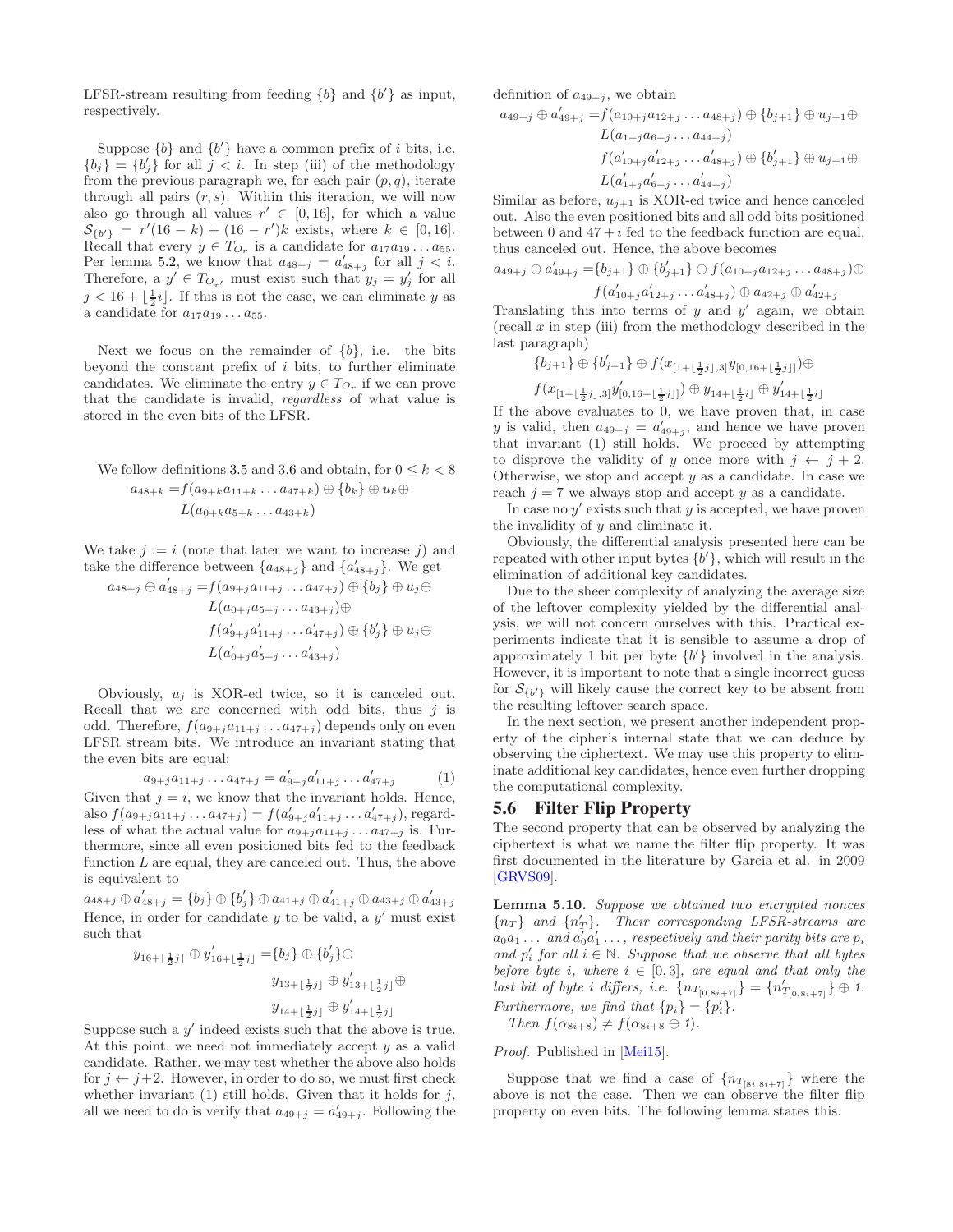Lemma 5.11. Suppose we obtained two encrypted nonces  ${n_T}$  and  ${n_T}$  such that  ${n_{T_{[0,8i+7]}}} = {n'_{T_{[0,8i+7]}}} \oplus 2$ , where  $i \in [0,3]$ . Furthermore, we observe that  $\{p_i\} = \{p'_i\},\$ and we have deduced through lemma [5.10](#page-9-1) that  $f(\alpha_{8i+7}) =$  $f(\alpha_{8i+7}\oplus 1).$ 

Then  $f(\alpha_{8i+7}) \neq f(\alpha_{8i+7} \oplus 1)$ .

Proof. Published in [\[Mei15\]](#page-12-36).

We continue with the lemma showing that only approximately  $9.4\%$  of the possible inputs to the filter function  $f$ have this property.

**Lemma 5.12.** Let  $Y_0, \ldots, Y_4$  be independent uniformly distributed random variables over  $\mathbb{F}_2$ . Then

$$
P[f_b(Y_0, Y_1, Y_2, Y_3) \neq f_b(Y_0, Y_1, Y_2, \overline{Y_3})] = \frac{1}{4}
$$
  

$$
P[f_c(Y_0, Y_1, Y_2, Y_3, Y_4) \neq f_c(Y_0, Y_1, Y_2, Y_3, \overline{Y_4})] = \frac{3}{8}.
$$

Proof. By inspection.

Since only the twenty bits that are input to  $f$  are relevant, all states  $x \in \mathbb{F}_2^{20}$  such that  $f(x) \neq f(x \oplus 1)$  can be easily generated. Below the set of these states  $F$  is defined

 $F := \{x \mid x \in \mathbb{F}_2^{20} \text{ and } f(x) \neq f(x \oplus 1)\}\$ 

We can use the differential analysis described in the previous section to further narrow down the search space. We may do so by applying it to  $F$ , rather than  $T_{O_r}$  in case we observe that  $f(\alpha_8) \neq f(\alpha_8 \oplus 1)$  for a certain input byte  $\{b'\}.$ 

Practical experiments indicate that, for every filter flip property observed, we may assume a complexity drop of approximately  $\frac{1}{2}$  bits during the differential analysis described in the previous section.

<span id="page-10-0"></span>In the next section we shall more concretely analyze the performance of the attack by means of simulations.

#### 6 Performance analysis

In this section, we analyze the performance of the attack. We implemented the attack and ran simulations, wherein we vary the number of nonces gathered and the probability threshold. The performance of the attack is expressed by the size of the resulting leftover search space, which is determined as described in step (iv) in Section [5.5.](#page-8-1) The sum property value and the filter flip property being present both depend on the cipher's internal state. Hence, the resulting complexity depends heavily on the key. Due to this fact, in order to assess the overall efficiency of the attack, we simulated the attack using 100 randomly chosen keys.

Figure [6.1](#page-10-1) contains a graph depicting the median leftover complexity. The translucent planes depict the second and third quartile. From this figure we can observe that the leftover complexity quickly becomes within reach of solving on ordinary hardware within minutes. Typically, after collecting approximately 10,000 - 20,000 nonces, the leftover complexity is solvable even within seconds. The trade-off between gathering additional nonces or starting a brute force attempt within the leftover search space depends on which is on the upper hand: the nonce-retrieving hardware or the computational power we have at our disposal.

Contrary to the expectations, the leftover complexity may increase slightly when the number of nonces increases. We suspect this is due to the fact that, in our implementation, we select a single byte  ${b}$  and perform the differential anal-ysis presented in Section [5.5](#page-8-0) against all other bytes  $\{b'\}$ . The selection of  ${b}$  is based on heuristics which we will not

<span id="page-10-1"></span>

Figure 6.1: Median leftover complexity

explain in detail. The consequence of this is that the analysis runs significantly faster than when we would perform the analysis for *every* possible  ${b}$  against all other bytes {b ′ } and subsequently select the smallest resulting set, at the cost of the resulting search space becoming somewhat suboptimal. However, the total time needed to recover a key is decreased.

Every time we choose to involve another input byte/sum property pair in the differential analysis (i.e. the sum property value is known with a probability exceeding the threshold chosen), the leftover search space decreases in size. Since sum property values at time 8 are determined probabilisticly, the probability that the correct keys exists within the leftover search space also decreases. Therefore, another aspect of the performance analysis is determining the actual probability that the correct key lies within the leftover search space, given the probability threshold chosen.

Figure [6.2](#page-10-2) depicts the probability of the correct key lying within the leftover search space. One may expect it to rapidly decrease in case we involve a large number of input bytes in the analysis. Fortunately for the adversary, this is not the case. This is because the sum property values for each input byte are not statistically independent from one another.

<span id="page-10-2"></span>

Figure 6.2: Leftover search space with the correct key.

Finally, we should highlight that our implementation of the attack only returns the leftover search space if at least a single input byte is involved in the analysis, i.e. the probability of guessing the sum property correctly exceeds the chosen threshold for at least a single input byte at time 8). Though this is not strictly necessary, as one could simply take the set of all possible values for the internal state at time 8. However, implementing the attack this way resulted in cleaner code. Therefore, in the statistics depicted above,

 $\Box$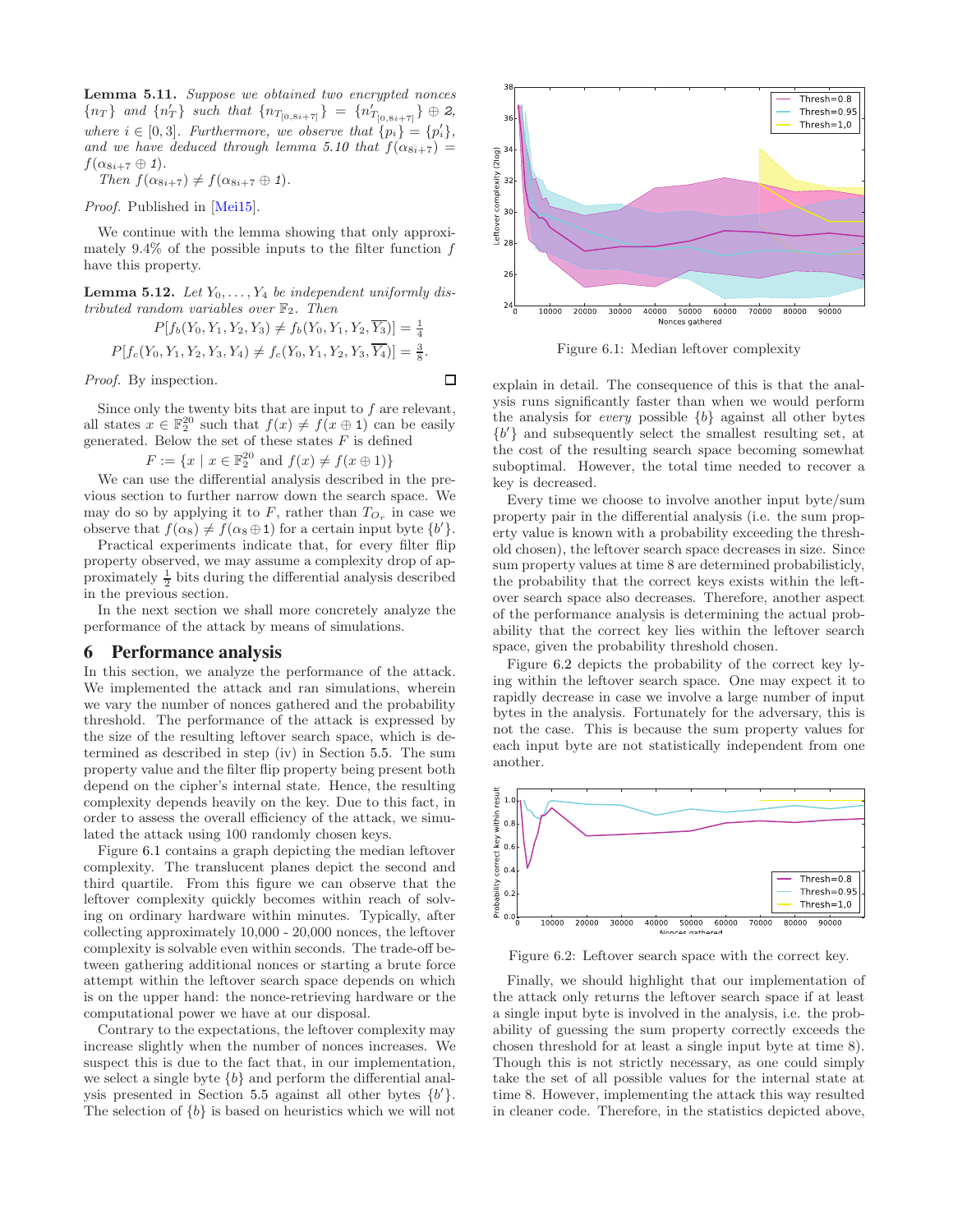every sample wherein we do not assign a sum property value to any of the input bytes is not taken into account.

Figure [6.3](#page-11-10) depicts the number of samples having at least a single sum property guess exceed the probability threshold. Thus, depicting the number of samples being taken into account in the other statistics presented in this section.

<span id="page-11-10"></span>

<span id="page-11-1"></span>Figure 6.3: Number of samples involved in the statistics

# 7 Conclusion

Over the last years there are a number of vulnerabilities and attacks identified in the cryptography and implementation of mifare Classic cards. The most serious of them are the card-only attacks, which can recover the secret key simply through wireless interaction with a card in an uncontrolled environment. System integrators consider these attacks as one of most serious threats to their mifare Classic based systems, since it allows the adversary to avoid camera detection.

We are the first to discover a card-only attack that depends solely on the design issues of the cipher and authentication protocol. To the best of our knowledge, every mi-FARE Classic compatible card that is currently in circulation is vulnerable to our attack. Table [7.1](#page-11-11) shows a comparison between our attack and previous card-only attacks found in the literature.

<span id="page-11-11"></span>Table 7.1: Comparison of card-only attacks

| Attack     |                  |                 | Traces Gather Compute <sup>a</sup> |  |
|------------|------------------|-----------------|------------------------------------|--|
| [GRVS09]   |                  | $< 1\mathrm{s}$ | $<$ 1s $\times$ $\sqrt{ }$         |  |
| [Cu09]     | 300              | 3m              | $<$ 1s $\times$ $\times$           |  |
| $[CHC+14]$ | $\sim 1,000,000$ | $10-20h$        | $2-15m$ $\sqrt{ }$                 |  |
| .Our       | $\sim 10,000$    | $6-12m$         | $5-10m \sqrt{ }$                   |  |

 ${}^a$ Does not require a weak PRNG

<span id="page-11-12"></span> $<sup>b</sup>$ Does not require the error code after a failed authentication</sup>

Hardened mifare Classic cards (e.g. SmartMX and mifare Plus) are not susceptible to previously published cardonly attacks. However, they are vulnerable to our attack described in this paper. Moreover, in order to mitigate our attack, backwards compatibility with the mifare Classic protocol is inherently broken. Therefore, we conclude that all mifare Classic compatible cards should be regarded as plain memory cards and system integrators can no longer trust their data's authenticity and confidentiality.

<span id="page-11-4"></span>We have fully implemented and tested our attacks in practice on various hardened MIFARE Classic cards and recovered secret keys within minutes. Furthermore, we present an extensive complexity analysis with the theoretical boundaries to give a better estimate of the average running-time.

<span id="page-11-0"></span>The only prerequisite of our attack is that a single key must be known in advance. However, in practice this requirement is almost always satisfied due to the massive deployment of cards that use a default key for at least one or more memory sectors.

We have notified the manufacturer NXP seven months in advance of publication and practically demonstrated our attack on their hardened MIFARE Classic cards. After notification, we attended several meetings to discuss the attack and its impact. Furthermore, they asked us to review a draft of their customer notification letter wherein they acknowledge our work and discourage to use the mifare Classic compatible technology in the future.

#### 7.1 Recommendations

We strongly advice system integrators to migrate away from mifare Classic compatible systems and start using strong and cryptographically secure systems. There are many alternative contactless smart cards that support well-studied cryptographic algorithms and formally verified authentication protocols. However, system integrators which are absolutely unable to upgrade their infrastructure could temporarily consider the following palliating countermeasures:

- (i) Deploy hardened cards and diversify all keys. Requires the adversary to perform a different attack prior to ours, involving either eavesdropping or communication with a reader. This has to take place in a controlled environment, risking camera detection.
- (ii) Perform authenticity and integrity checks in the backoffice on a regular basis to detect fraudulent transaction.

# 8 References

<span id="page-11-9"></span><span id="page-11-8"></span><span id="page-11-7"></span><span id="page-11-6"></span><span id="page-11-5"></span><span id="page-11-3"></span><span id="page-11-2"></span>

| [AK03]     | Frederik Armknecht and Matthias Krause. Algebraic<br>attacks on combiners with memory. In 23rd<br>International Cryptology Conference, Advances in<br>$Cryptography (CRYPTO 2003)$ , pages 162-175.<br>Springer-Verlag, 2003.                                                                         |
|------------|-------------------------------------------------------------------------------------------------------------------------------------------------------------------------------------------------------------------------------------------------------------------------------------------------------|
| [And91]    | Ross J Anderson. Tree functions and cipher systems.<br>$Cryptologia, 15(3):194-202, 1991.$                                                                                                                                                                                                            |
| [And95]    | Ross Anderson. Searching for the optimum correlation<br>attack. In 2nd International Workshop on Fast<br>Software Encryption (FSE 1994), volume 1008 of<br>Lecture Notes in Computer Science, pages 137-143.<br>Springer-Verlag, 1995.                                                                |
| $[BDR+96]$ | Matt Blaze, Whitfield Diffie, Ronald L Rivest, Bruce<br>Schneier, and Tsutomu Shimomura. Minimal key<br>lengths for symmetric ciphers to provide adequate<br>commercial security. a report by an ad hoc group of<br>cryptographers and computer scientists. Technical<br>report, DTIC Document, 1996. |
| [Bih97]    | Eli Biham. A fast new DES implementation in<br>software. In 4th International Workshop on Fast<br>Software Encryption (FSE 1997), volume 1267 of<br>Lecture Notes in Computer Science, pages 260-272.<br>Springer-Verlag, 1997.                                                                       |
| [BP63]     | Mr. Bayes and Mr Price. An essay towards solving a<br>problem in the doctrine of chances, by the late rev.<br>mr. bayes, frs communicated by mr. price, in a letter<br>to john canton, amfrs. Philosophical Transactions<br>$(1683-1775)$ , pages 370-418, 1763.                                      |
| [BS00]     | Alex Biryukov and Adi Shamir. Cryptanalytic<br>time/memory/data tradeoffs for stream ciphers. In<br>Advances in Cryptology-ASIACRYPT 2000, pages<br>$1-13.$ Springer, 2000.                                                                                                                           |
| [CCCS92]   | Paul Camion, Claude Carlet, Pascale Charpin, and<br>Nicolas Sendrier. On correlation-immune functions. In<br>11th International Cryptology Conference, Advances<br>in Cryptology (CRYPTO 1991), volume 576 of<br>Lecture Notes in Computer Science, pages 86-100.<br>Springer-Verlag, 1992.           |
| $[CHC+14]$ | Yi-Hao Chiu, Wei-Chih Hong, Li-Ping Chou, Jintai<br>Ding, Bo-Yin Yang, and Chen-Mou Cheng. A                                                                                                                                                                                                          |